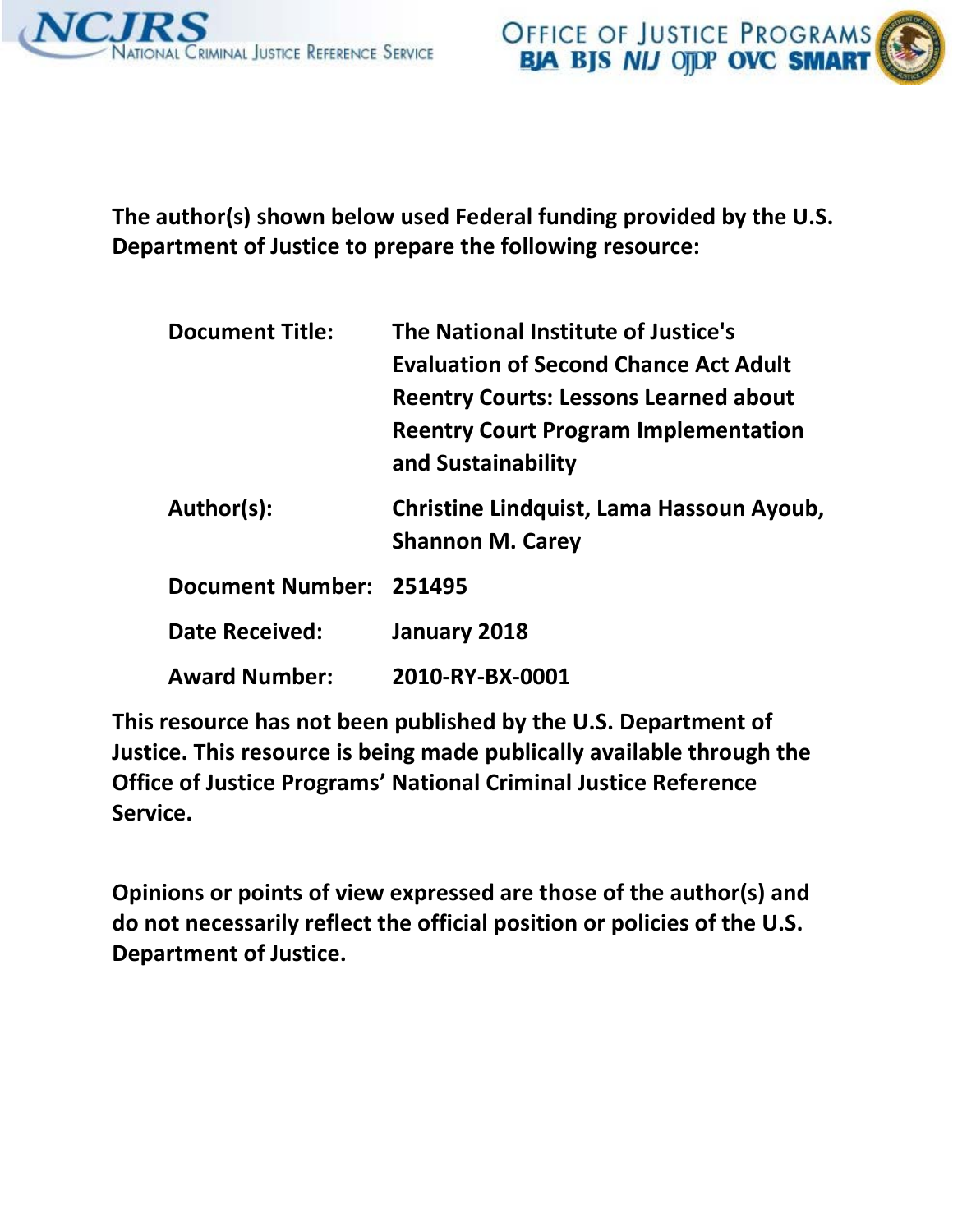**The National Institute of Justice's Evaluation of Second Chance Act Adult Reentry Courts: Lessons Learned about Reentry Court Program Implementation and Sustainability**

> *Submitted By* NPC Research RTI International Center for Court Innovation

Christine Lindquist, Co-PI Lama Hassoun Ayoub Shannon M. Carey, PI

For questions about this report or project, please contact Shannon Carey at (503) 243-2436 x 104 or carey@npcresearch.com.

**January 2018** 





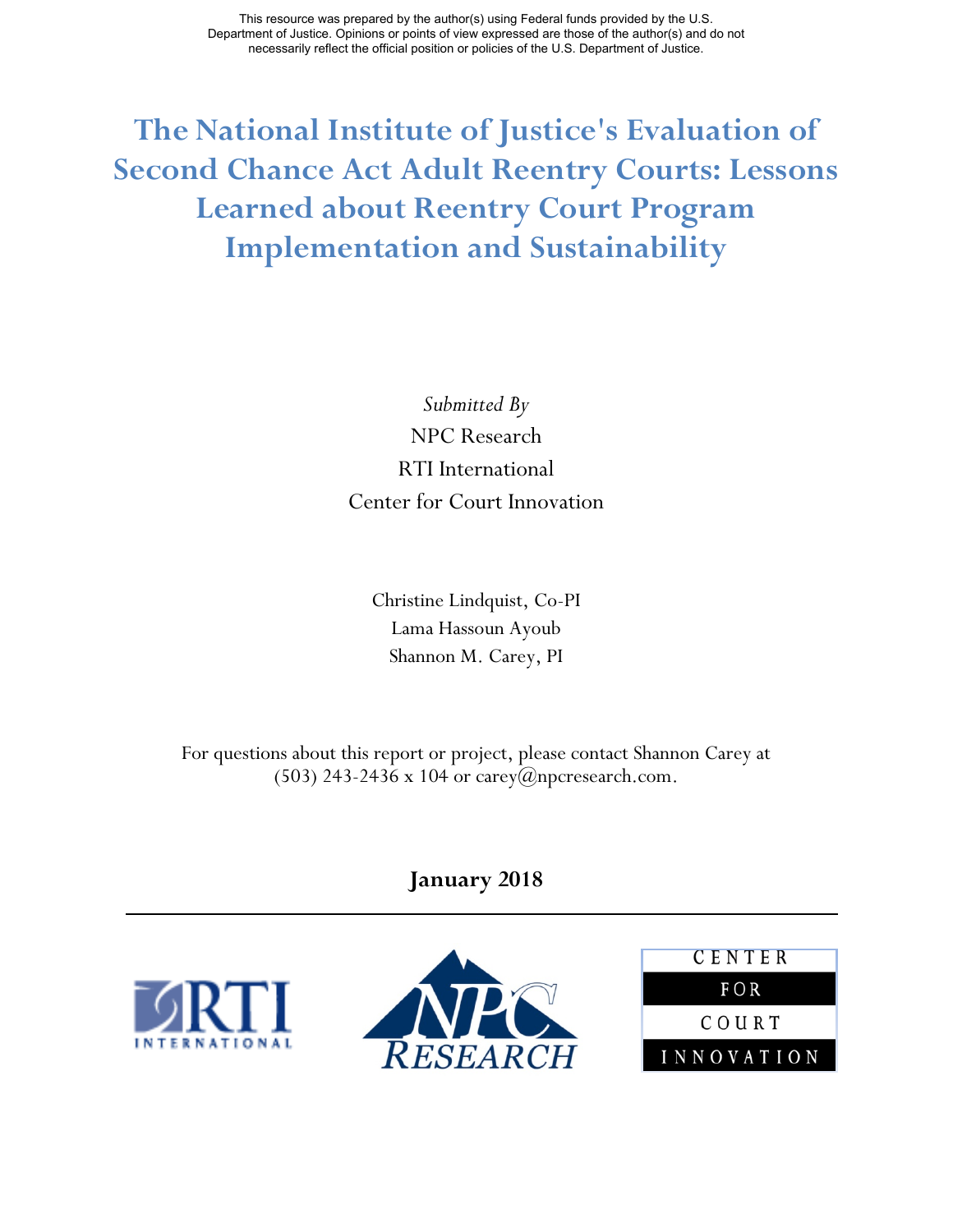## **Acknowledgments**

This report could not be written without the hard work performed by the research staff at all three organizations during this project, including site visits, interviews with site staff, observations of program activities, and writing of individual site process descriptions.

#### **RTI**

Debbie Dawes Jennifer Hardison Walters Christine Lindquist, Co-PI

**CCI**

Lenore Cerniglia Lama Hassoun Ayoub Dana Kralstein Michael Rempel, Co-PI

#### **NPC**

Theresa Herrera Allen Paige Harrison Anna Malsch Shannon Carey, PI

We also thank the reentry court staff, service providers, and partnering agency representatives at each grantee site who participated in interviews and supported other evaluation activities.

This project is supported by Grant Number 2010-RY-BX-0001, awarded by the National Institute of Justice, Office of Justice Programs, U.S. Department of Justice. Points of view are those of the authors and do not necessarily represent the official position or policies of the U.S. Department of Justice.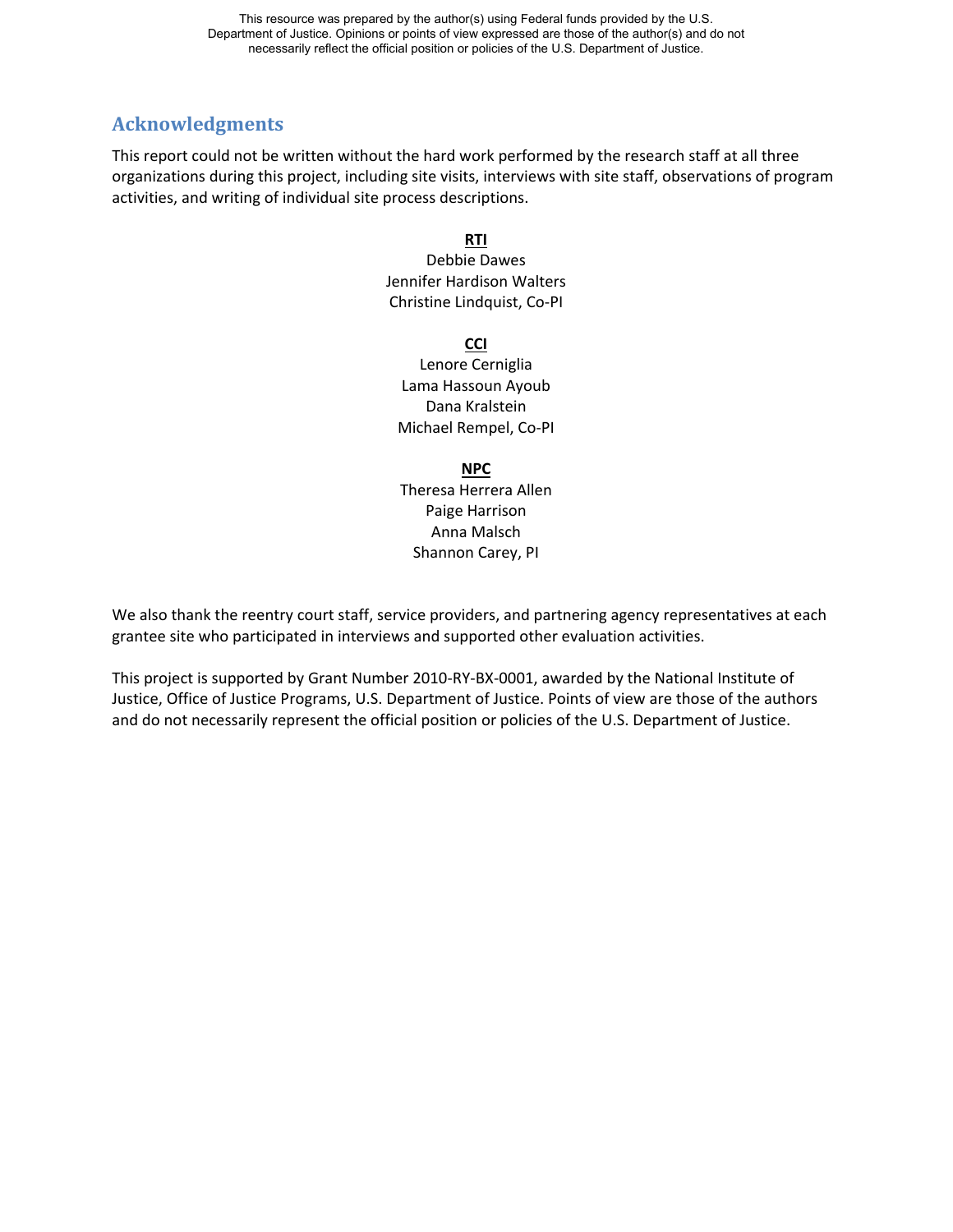NESCAARC Lessons Learned 1

# **Lessons Learned about Reentry Court Program Implementation and Sustainability**

### **Introduction**

l

This report presents final implementation findings based on three years of process evaluation site visits for the National Institute of Justice's (NIJ's) Evaluation of Second Chance Act Adult Reentry Courts

(NESCAARC). The NESCAARC study was funded by NIJ in 2010 and includes a process evaluation, impact evaluation, and cost-effectiveness study of eight adult reentry courts, seven of which were funded by the Bureau of Justice Assistance (BJA) in FY 2010 and one of which was funded in 2009 under the Second Chance Act (SCA) 2007 (Pub. L. 110-199).

In this report, we describe the NESCAARC sites at the time of their final year of federal funding, highlighting the context in which the programs were operating and key modifications over time. In addition, we outline lessons learned in developing organizational partnerships needed to operate reentry courts, staffing considerations, selecting and recruiting the target population, designing and implementing program components, and coordinating service delivery for reentry court populations. The report also presents findings on sustainability strategies undertaken by the NESCAARC sites and highlights systems-level changes attributed to the grant.

#### **Second Chance Act Reentry Courts**

Reentry courts are one of several strategies supported by the Second Chance Act to facilitate the transition from incarceration to the community in response to high post-release failure rates and the overwhelming needs of offenders returning from jail and prison sentences to the community. They are specialized courts intended to reduce recidivism and improve public safety through the use of judicial oversight to apply graduated sanctions and incentives, to marshal resources to support the prisoner's reintegration, and to promote positive behavior (BJA, 2010).<sup>2</sup> Reentry courts take a therapeutic jurisprudence approach using partnerships among courts, corrections, and communities to leverage resources that support planning, case management, and other recidivism prevention measures.

The primary data source for the current report is semi-structured interviews conducted during three rounds of site visits (2011-2014) with program staff and representatives from partnering agencies in seven reentry courts.<sup>[1](#page-3-0)</sup> Across the sites, interviews were held with all staff and organizational partners

<span id="page-3-0"></span> $1$  One program was removed from the evaluation after BJA determined that the grantee could not fully implement a reentry court. This site's experiences are not reflected in the current report.

<span id="page-3-1"></span><sup>&</sup>lt;sup>2</sup> Bureau of Justice Assistance (2010). Second Chance Act State, Local, and Tribal Reentry Courts FY2010 Competitive Grant Announcement. U.S. Department of Justice, Office of Justice Programs. Washington, DC: OMB No. 1121-0329.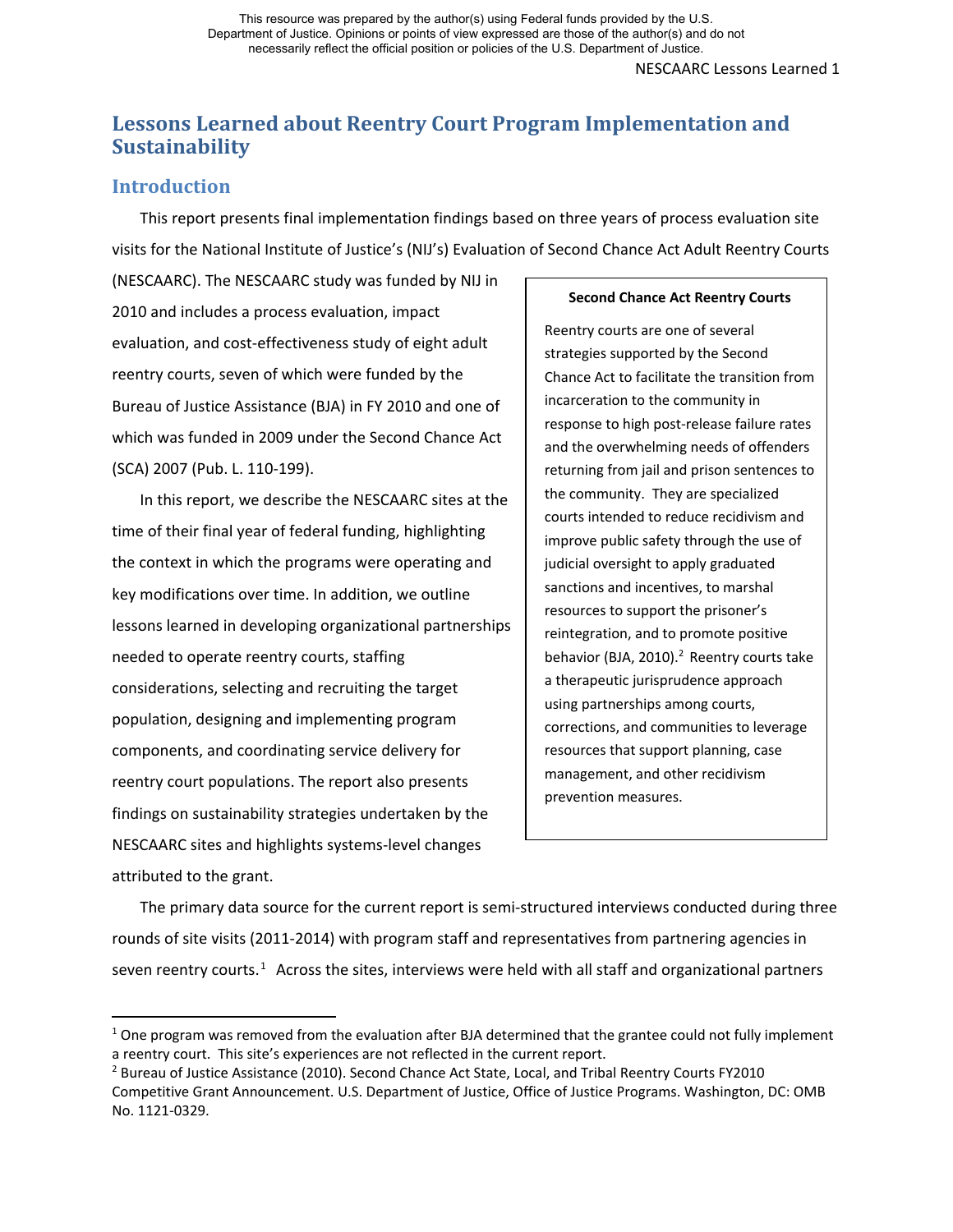who were involved in the reentry court program; including program directors and coordinators, judges, court administrators, case managers, service providers (counselors, other line staff, and agency heads), data specialists or local evaluators, supervision officers (and supervisors), and, in some sites, defense attorneys and prosecutors. The interviews, conducted by the evaluation team in person during site visits, were approximately 1 hour each. Topics included program operations (e.g., screening, eligibility, and enrollment; program requirements and components delivered, including court hearings, drug testing, case management, supervision, services; responses to compliance and noncompliance), "treatment as usual" for reentering individuals in the jurisdictions, implementation challenges and solutions, lessons learned, and sustainability.

## **The NESCAARC Sites**

 $\overline{\phantom{a}}$ 

The reentry courts participating in NESCAARC include:

- Union County, Arkansas (Arkansas Administrative Office of the Courts)
- New Castle County, Delaware (Delaware Criminal Justice Council)
- Pinellas County, Florida (Pinellas County Board of County Commissioners)
- Boone County, Missouri (Missouri Office of State Courts Administrator)
- Strafford County, New Hampshire (Strafford County Commissioners)
- Stark County, Ohio (Stark County Court of Common Pleas)
- Bexar County, Texas (Bexar County)
- Norfolk County, Virginia (Supreme Court of Virginia)

Detailed, site-specific characteristics from the first year of the NESCAARC are documented in Lindquist, Hardison Walters, Rempel, and Carey (201[3](#page-4-0)).<sup>3</sup>

Several programmatic characteristics were common across most NESCAARC sites, including an **emphasis on post-release service delivery**, the provision of a **breadth of services** relevant to the target population (with substance abuse treatment and employment services offered in all sites), the use of a **case management approach to coordinate and monitor services**, the use of **judicial status hearings** for the purposes of monitoring participants' progress in the program, the use of **drug testing**, and a **team approach to decision-making** regarding **incentives and sanctions**. Reentry court participation was typically used as a condition of supervision, with the sentencing judge retaining jurisdiction over the

<span id="page-4-0"></span><sup>3</sup> Lindquist, C., Hardison Walters, J. Rempel, M., Carey, S.M. (2013). *The National Institute of Justice's Evaluation of Second Chance Act Adult Reentry Courts: Program Characteristics and Preliminary Themes from Year 1*. Available at [http://www.npcresearch.com/Files/NIJ\\_Evaluation\\_of\\_Second\\_Chance\\_Act\\_Adult\\_Reentry\\_Courts\\_0213.pdf](http://www.npcresearch.com/Files/NIJ_Evaluation_of_Second_Chance_Act_Adult_Reentry_Courts_0213.pdf)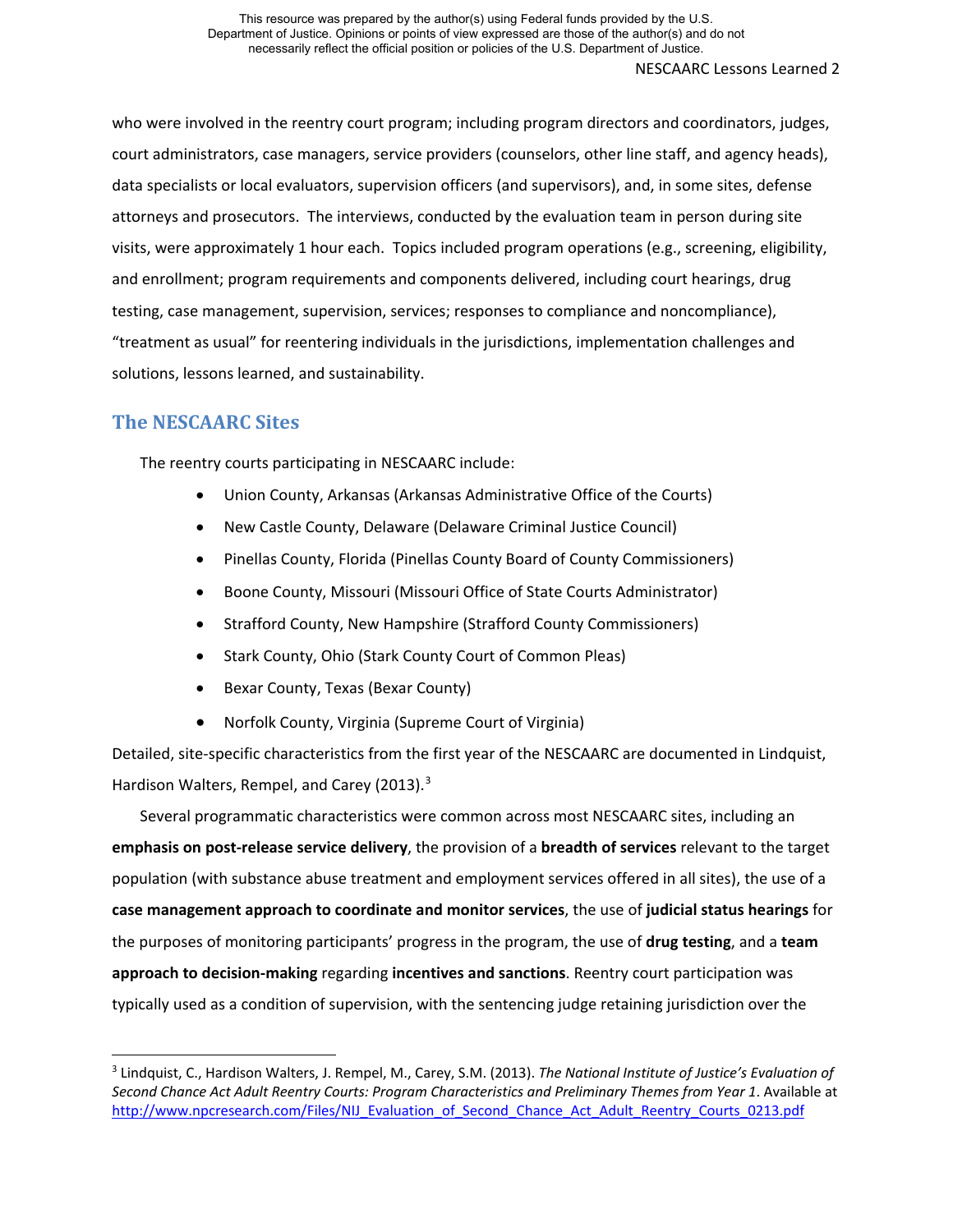participants in most sites. In the seven programs, the judicial function was carried out by a judge within the local court system (with the split sentence the most common mechanism for allowing the judicial branch to retain authority over participants).

The major sources of cross-site variability were **program size**, with total cumulative enrollment ranging from 61 to 564 per site; **whether participation was voluntary or mandatory,** with participation voluntary in three sites, mandatory in three, and the remaining site having both voluntary and mandatory populations; and the **population targeted,** particularly pertaining to criminal justice status with most programs enrolling offenders at multiple stages of the criminal justice process and some programs enrolling participants who had not immediately served a jail or prison sentence.

Basic characteristics of each NESCAARC site including program goals, target population and cumulative enrollment (as of the final site visit), and program components and services--are shown in **Exhibit 1**. As evident from the exhibit, the programs employed a combination of judicial monitoring and the

### **Requirements for Second Chance Act-Funded Reentry Courts**

The framework for establishing a reentry court under The Second Chance Act of 2007 (SCA) (Pub. L. 110-199) built on earlier federal initiatives. An emphasis on the use of validated assessment tools, evidence-based treatment practices, and rigorous tracking of services delivered and received distinguished the new BJA requirements from previous efforts*.* As with all SCA funding, grantees are subject to several mandatory requirements, including reentry strategic planning, the use of a Reentry Task Force, and other strategies for interagency collaboration. Technical assistance is provided to SCA grantees by the National Reentry Resource Center, which is overseen by the Council of State Governments (CSG).

provision of a variety of services that sought to address the needs of their target populations.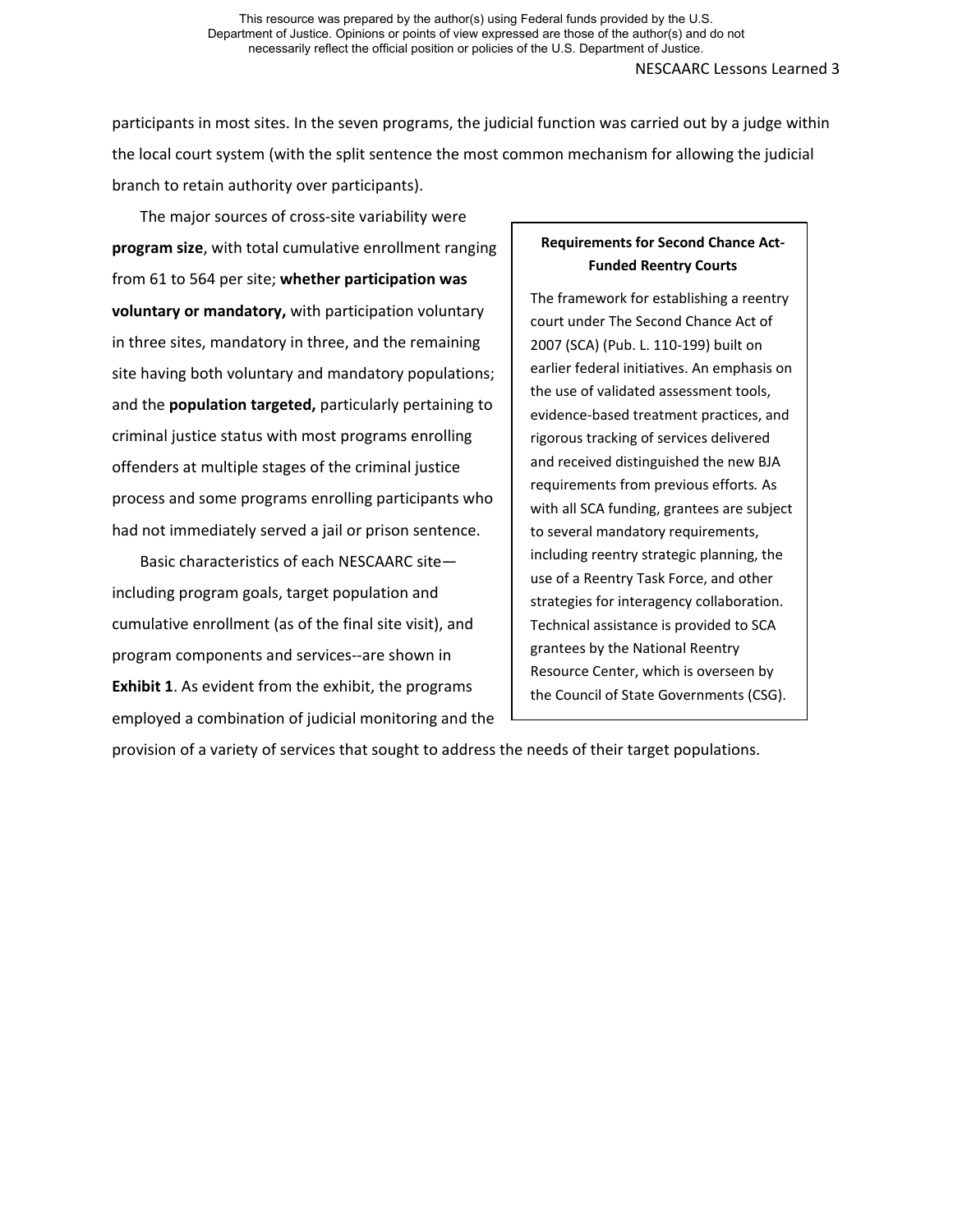NESCAARC Lessons Learned 4

#### **Exhibit 1: NESCAARC Site Characteristics**

| <b>Site</b>              | <b>Program Goals</b>                                                                                                                                                                                                             | <b>Target Population and Enrollment</b>                                                                                                                                                                                                                       | <b>Program Components and Services</b>                                                                                                                                                                                                                                                                                                                                                                                                                                                                                                                                    |
|--------------------------|----------------------------------------------------------------------------------------------------------------------------------------------------------------------------------------------------------------------------------|---------------------------------------------------------------------------------------------------------------------------------------------------------------------------------------------------------------------------------------------------------------|---------------------------------------------------------------------------------------------------------------------------------------------------------------------------------------------------------------------------------------------------------------------------------------------------------------------------------------------------------------------------------------------------------------------------------------------------------------------------------------------------------------------------------------------------------------------------|
| New Castle<br>County, DE | To provide an enhanced<br>level of supervision to<br>offenders who present a<br>serious risk of reoffending.<br>To create an environment<br>for the offender where he<br>can learn to identify how<br>to make the right choices. | Moderate-high to high-risk men who<br>are returning to the city of Wilmington<br>after serving at least 1 year in a state<br>prison and who will have 12-18 months<br>of probation supervision after release.<br>Cumulative enrollment: 233                   | Enhanced pre-release planning and service<br>coordination. Post-release, participants receive regular<br>judicial oversight through court hearings and<br>enhanced supervision provided by a dedicated team of<br>probation officers. Participants also receive enhanced<br>case management for substance abuse treatment<br>provided by a dedicated case manager from the state<br>Treatment Access Center and enhanced access to<br>post-release employment, housing, and education<br>services provided through a contract with a<br>community-based service provider. |
| Pinellas<br>County, FL   | To reduce recidivism by<br>50%.                                                                                                                                                                                                  | Moderate-to high-risk men and women<br>who are residents of Pinellas County<br>and are either released (usually<br>unconditionally) from the DOC or<br>released from the county jail (and under<br>supervision) following a felony violation<br>of probation. | Through a case management approach entailing<br>assessment and individualized treatment plans, the<br>program connects participants to needed services,<br>including substance abuse treatment, mental health<br>treatment, housing, and job placement. Participants<br>also have regular contact with their supervision<br>officers and are required to participate in court<br>hearings.                                                                                                                                                                                |
|                          |                                                                                                                                                                                                                                  | Cumulative enrollment: 435                                                                                                                                                                                                                                    |                                                                                                                                                                                                                                                                                                                                                                                                                                                                                                                                                                           |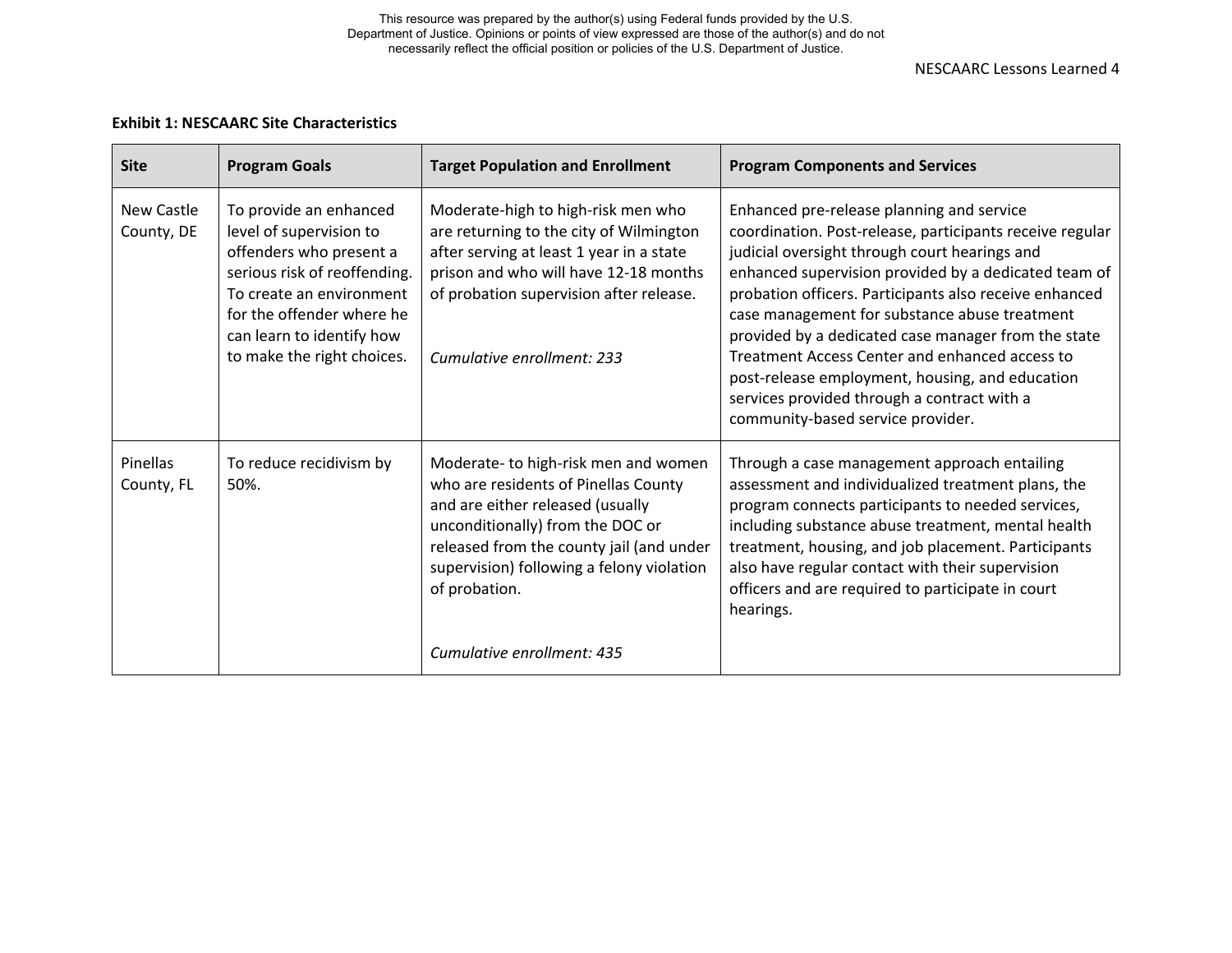<span id="page-7-0"></span>NESCAARC Lessons Learned 5

| <b>Site</b>             | <b>Program Goals</b>                                                                                                                                                                                                                                         | <b>Target Population and Enrollment</b>                                                                                                                                                                                                                                                                                                        | <b>Program Components and Services</b>                                                                                                                                                                                                                                                                                                                        |
|-------------------------|--------------------------------------------------------------------------------------------------------------------------------------------------------------------------------------------------------------------------------------------------------------|------------------------------------------------------------------------------------------------------------------------------------------------------------------------------------------------------------------------------------------------------------------------------------------------------------------------------------------------|---------------------------------------------------------------------------------------------------------------------------------------------------------------------------------------------------------------------------------------------------------------------------------------------------------------------------------------------------------------|
| Boone<br>County, MO     | To facilitate the transition<br>of participants sentenced<br>under RsMO 559.115 <sup>4</sup> and<br>support their reentry into<br>the community upon<br>release from the DOC. To<br>reduce recidivism, lower<br>victimization, and improve<br>public safety. | Men and women who are returning to<br>Boone County after successfully<br>completing a 120-day program in a state<br>prison, consisting of either residential<br>substance abuse treatment or "shock<br>incarceration" (i.e., the individual<br>receives life skills and other<br>programming but lives with the general<br>prison population). | A 120-day MO DOC program that includes substance<br>abuse treatment, followed by transfer to a transitional<br>home upon release. Participants attend regular court<br>appearances, receive supervision, and complete<br>individualized goals and objectives regarding housing,<br>employment, education, and drug and alcohol and<br>mental health services. |
|                         |                                                                                                                                                                                                                                                              | Cumulative enrollment: 157                                                                                                                                                                                                                                                                                                                     |                                                                                                                                                                                                                                                                                                                                                               |
| Strafford<br>County, NH | To provide a seamless<br>transition from discharge<br>(at the county House of<br>Corrections) into drug<br>court and community<br>reintegration.                                                                                                             | Men and women who are residents of<br>Strafford County, meet the DSM IV<br>criteria for chemical dependency, and<br>are misdemeanor, felony, or parole<br>offenders.                                                                                                                                                                           | An Intensive Outpatient Treatment substance abuse<br>program, regular court hearings, case management<br>and drug testing by Strafford County Community<br>Corrections, supervision by state probation/parole,<br>and reentry assistance from reentry specialists.                                                                                            |
|                         |                                                                                                                                                                                                                                                              | Cumulative enrollment: 330                                                                                                                                                                                                                                                                                                                     |                                                                                                                                                                                                                                                                                                                                                               |

 $\overline{a}$ 

<sup>&</sup>lt;sup>4</sup> This statute provides for the imposition of an alternative sentence of 120 days of incarceration in the DOC, followed by a 5-year term of probation, in lieu of the term of incarceration recommended by Missouri's sentencing guidelines. The guideline sentence is suspended but may be activated by the sentencing judge upon unsatisfactory conduct during the 120-day prison term. The sentencing judge may sentence any offender under this statute but in Boone County, judges tend to exclude offenders with lengthy criminal histories, including chronic DWI convictions, and those convicted of homicide.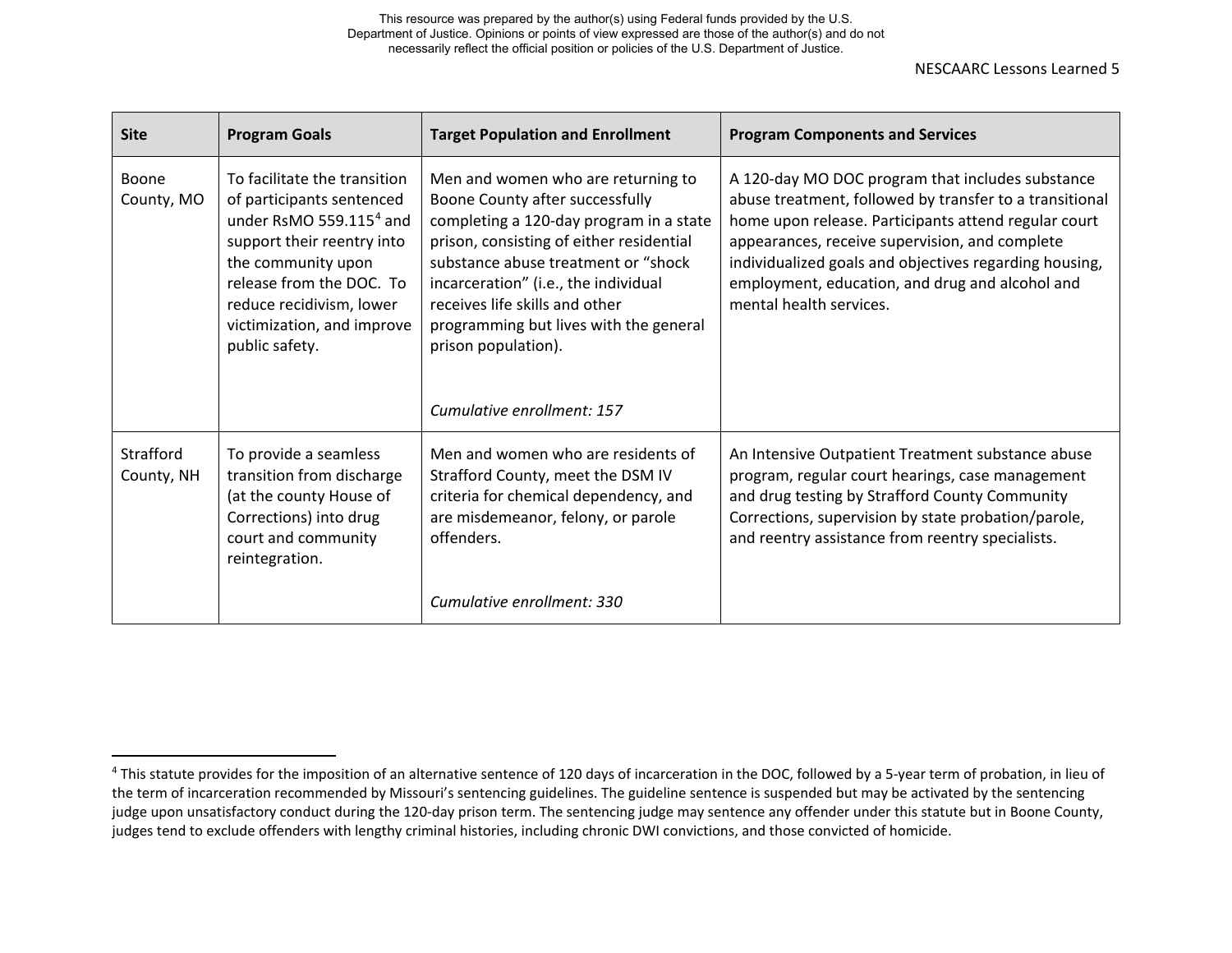NESCAARC Lessons Learned 6

| <b>Site</b>                | <b>Program Goals</b>                                                                                                                                                                                                                                     | <b>Target Population and Enrollment</b>                                                                                                                                                                                                                                                                                                                                                                                                                                | <b>Program Components and Services</b>                                                                                                                                                                                                                                                                                                                                                                                                                                                                                                                                                                                             |
|----------------------------|----------------------------------------------------------------------------------------------------------------------------------------------------------------------------------------------------------------------------------------------------------|------------------------------------------------------------------------------------------------------------------------------------------------------------------------------------------------------------------------------------------------------------------------------------------------------------------------------------------------------------------------------------------------------------------------------------------------------------------------|------------------------------------------------------------------------------------------------------------------------------------------------------------------------------------------------------------------------------------------------------------------------------------------------------------------------------------------------------------------------------------------------------------------------------------------------------------------------------------------------------------------------------------------------------------------------------------------------------------------------------------|
| <b>Stark</b><br>County, OH | To reduce recidivism by<br>providing transitional<br>support with judicial<br>oversight.                                                                                                                                                                 | Men and women who are felony<br>offenders, returning to Stark County<br>after incarceration (jail or prison), and<br>who have at least 1 year of community<br>supervision to serve. Individuals<br>classified as high risk are eligible for an<br>intensive reentry court program and<br>those classified as low/medium risk and<br>who lack employment or stable housing<br>are eligible for a less intensive reentry<br>court program.<br>Cumulative enrollment: 564 | Court monitoring and reentry assistance to support<br>individuals in finding a job and housing. Employment is<br>a major emphasis, and the program has contractual<br>relationships with several employment and other<br>service providers who offer a range of services<br>including substance abuse treatment, mentoring, and<br>family services. Other services include Individual<br>Community Plans, transportation assistance, security<br>deposits/first month's rent, and post-secondary<br>education in welding.                                                                                                          |
| Bexar<br>County, TX        | To reduce criminal<br>recidivism by offering<br>assistance to participants<br>with abstinence from<br>alcohol and illicit drugs,<br>improved mental health,<br>job placement/<br>employment readiness,<br>housing stability, and<br>benefits enrollment. | High-risk, high-need men and women<br>with a substance abuse diagnosis who<br>are returning to Bexar County after<br>serving a sentence in the local jail or<br>county probation department's<br>Substance Abuse Treatment Facilities,<br>who were sentenced for non-violent<br>felony offenses related to their<br>substance abuse, and who have a<br>minimum of 18 months on supervised<br>probation.                                                                | The program offers assistance to participants<br>transitioning from a structured inpatient treatment<br>program. Participants receive pre-release contact with<br>a reentry court case manager and are released to<br>transitional housing for 30 days. Post-release,<br>participants continue to receive case management,<br>community supervision, and participate in court<br>hearings and community supervision. Services include<br>substance abuse treatment, mental health treatment,<br>individual and group counseling, job<br>placement/employment readiness assistance, housing<br>assistance, and benefits enrollment. |
|                            |                                                                                                                                                                                                                                                          | Cumulative enrollment: 110                                                                                                                                                                                                                                                                                                                                                                                                                                             |                                                                                                                                                                                                                                                                                                                                                                                                                                                                                                                                                                                                                                    |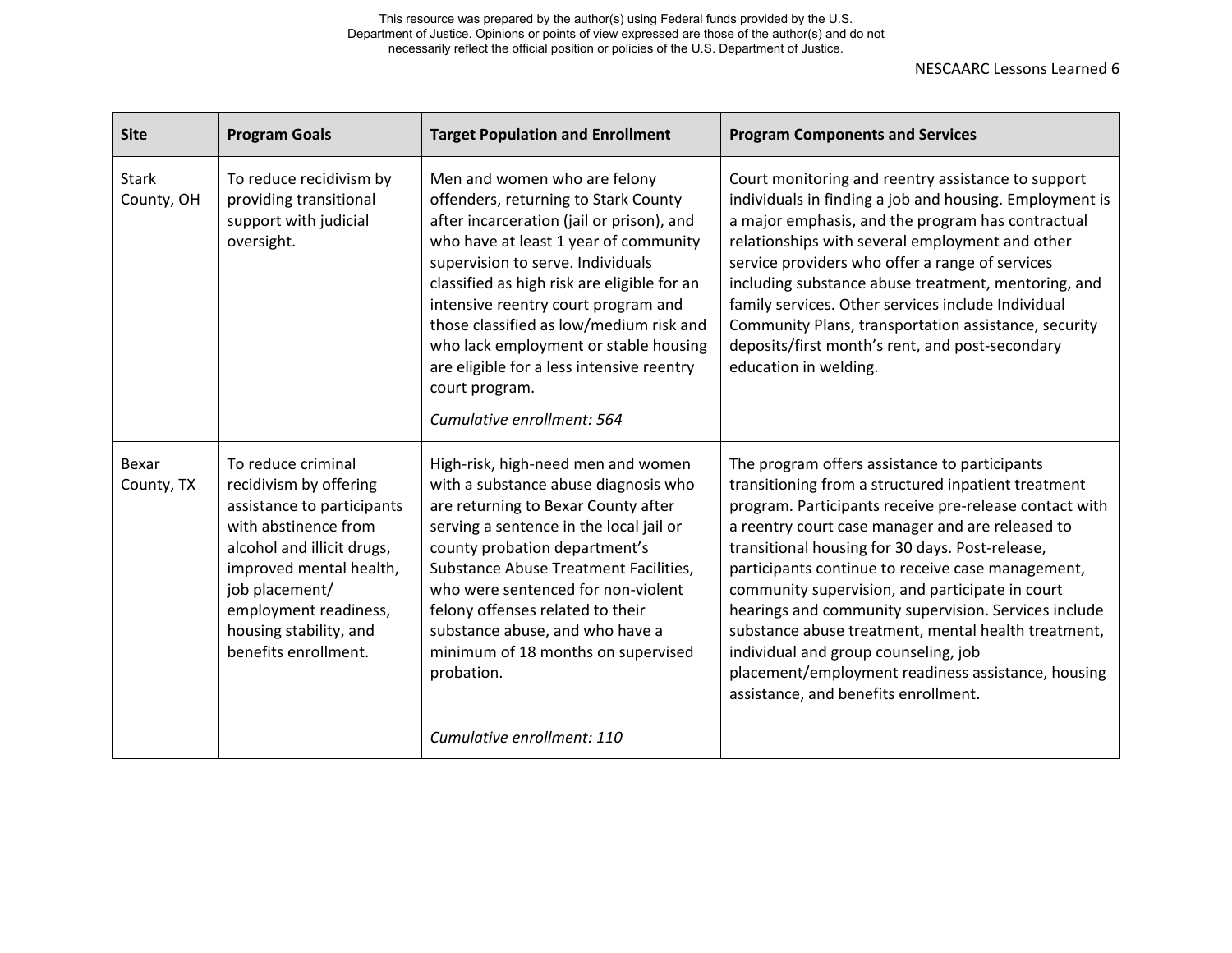| <b>Site</b>           | <b>Program Goals</b>                                                                                                                | <b>Target Population and Enrollment</b>                                                                                                                                                                                                                                                                      | <b>Program Components and Services</b>                                                                                                                                                                                                                                                                                                                                                                                                                |
|-----------------------|-------------------------------------------------------------------------------------------------------------------------------------|--------------------------------------------------------------------------------------------------------------------------------------------------------------------------------------------------------------------------------------------------------------------------------------------------------------|-------------------------------------------------------------------------------------------------------------------------------------------------------------------------------------------------------------------------------------------------------------------------------------------------------------------------------------------------------------------------------------------------------------------------------------------------------|
| Norfolk<br>County, VA | To reduce recidivism,<br>increase public safety, and<br>increase participation in<br>targeted services that<br>meet offender needs. | Moderate-to high-risk and need men<br>and women with no history of violent<br>offenses (within the past 10 years), no<br>certified gang affiliations, no predatory<br>sex offenses, and no possession of a<br>firearm or deadly weapon, who are<br>released from the city jail.<br>Cumulative enrollment: 61 | Individualized supervision plans, with services<br>matched to offender needs. Pre-release assistance<br>from a reentry case manager and court hearings. Upon<br>release, participants are connected to needed social<br>services--such as substance abuse treatment,<br>counseling, anger management, and parenting skills-<br>through the case manager. They also receive<br>probation supervision and continue to participate in<br>court hearings. |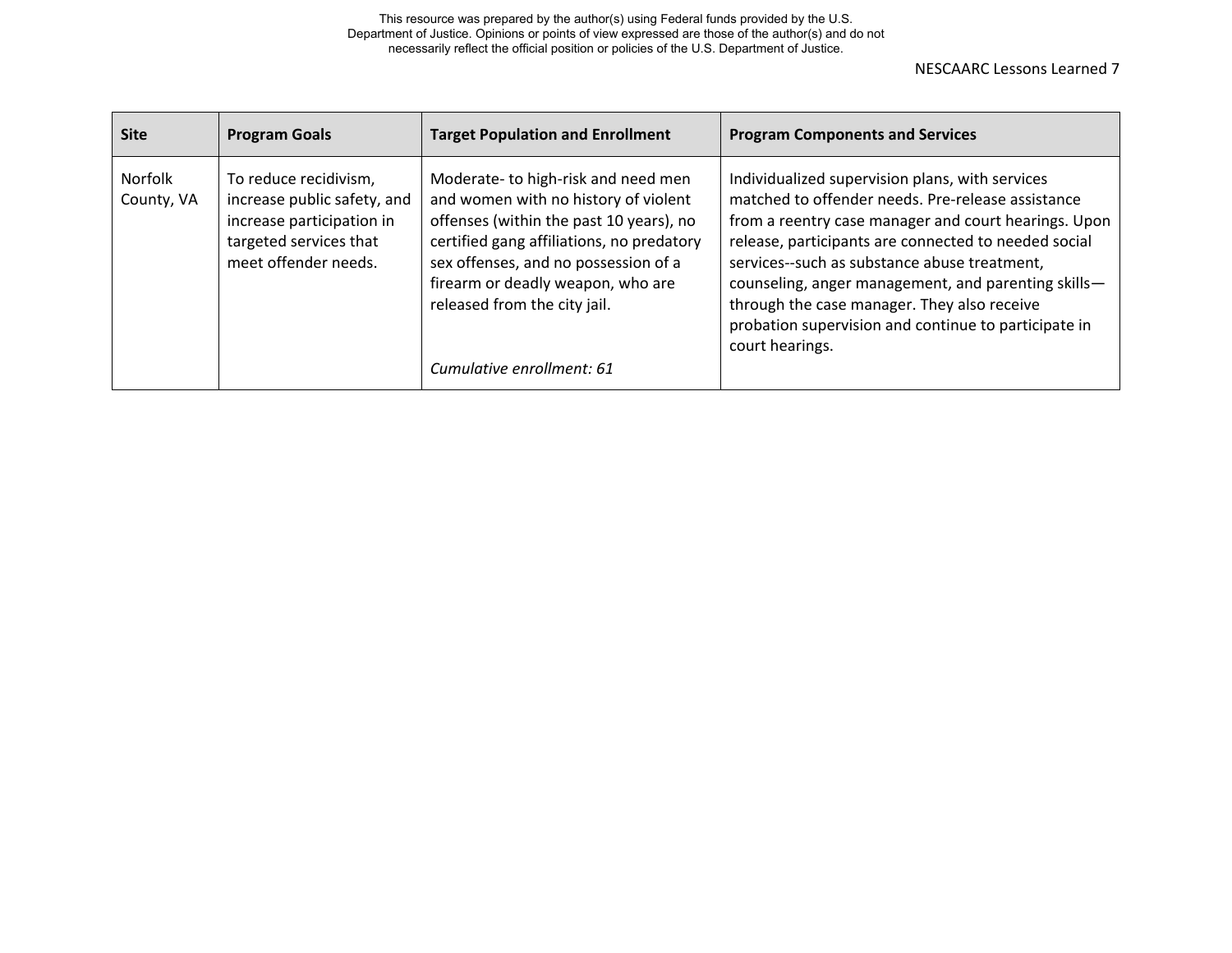#### **Program Context**

Among the NESCAARC sites, two (DE, OH) used their SCA funding to expand an existing reentry court program and two (NH and TX) added reentry services to an established drug court. The remaining sites, used SCA funding to develop a brand new reentry court, although several jurisdictions were able to leverage their experience with existing problem solving courts when newly developing their reentry court.

In some sites, the reentry court program operated within the context of broader efforts to address reentry issues. For example, the reentry court in Delaware was able to leverage some of the processes already in place under a statewide initiative that a task force had developed for individuals reentering from incarceration with the intention of creating more coordination between agencies that work with formerly incarcerated individuals. Similarly, Florida had created a task force in Pinellas County with a goal of creating more coordination between these agencies in 2009.

To better understand the context in which the NESCAARC reentry courts were operating, as part of the process evaluation site visits, justice system staff in each jurisdiction were asked about the main differences between the experiences of reentry court participants and those receiving traditional court and probation processing. The most common sources of variation across sites pertained to access to services, accountability and supervision, and assessment practices.

*Access to services.* Stakeholders in all sites reported that reentry court participants have speedier and more direct access to services. Staff highlighted the fact that while many services are available to anyone, reentry court participants are directly referred to those services, whereas individuals on standard supervision must take the initiative to request them. In addition, the relationships that exist between the reentry court and service providers have resulted in some services *only being accessible through the reentry court*.

*Accountability/Supervision.* In all sites with judicial oversight it was reported that reentry court participants see the judge regularly whereas individuals on standard post-release supervision see a judge only if they commit a violation. In addition, when a violation occurs, the judge is available quickly for reentry court participants, while individuals on standard supervision may not see the judge for several weeks. Furthermore, reentry court participant behavior is generally responded to with both incentives and sanctions, while most individuals on standard supervision receive no regular incentives and are sanctioned for formal violations only. Case managers for reentry court participants provide regular reports on client progress in services to the reentry court staff while case managers for individuals on standard supervision do not regularly share progress information with the court.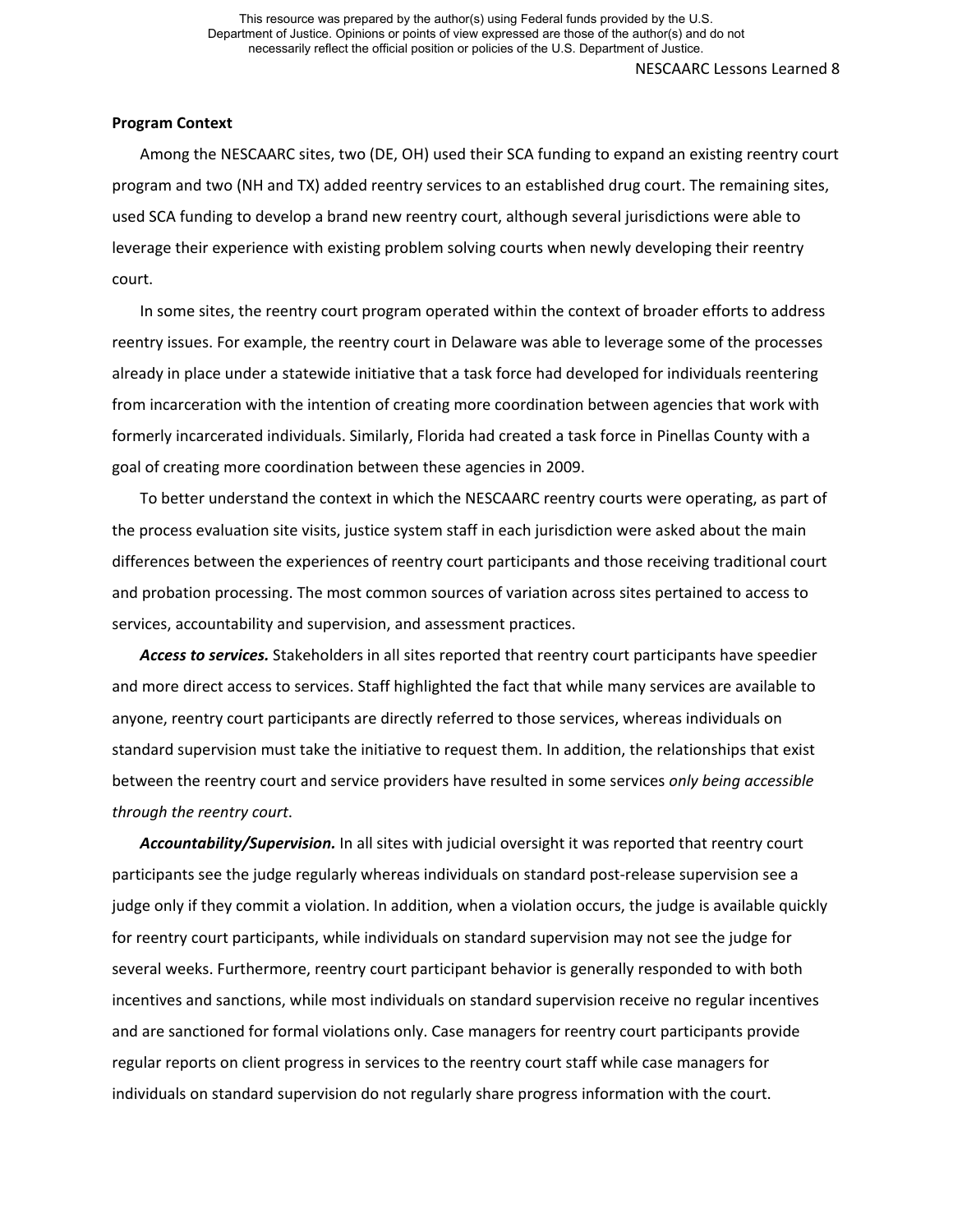Community supervision staff in most sites reported using graduated sanctions and treating reentry court and individuals on standard supervision the same in terms of probation related sanctions for formal violations but had a greater focus on incentives for reentry court participants. Finally, most sites reported that reentry court participants received more frequent drug testing than individuals on standard supervision.

*Assessment***.** In general across the jurisdictions, both reentry court participants and individuals on standard supervision are assessed for risk and needs when starting parole or probation but reentry court participants in most sites receive additional assessment after starting the program to determine the type and level of service need. Furthermore, staff in most sites reported that reentry court participants were more likely to receive supervision and services tailored to their risk and need assessment results.

#### **Program Evolution**

The evaluation was designed to document the evolution of each NESCAARC site throughout the course of their SCA grants. While the programs generally experienced few changes in their overall organizational structures and employed stable program models in terms of target population and service delivery approach, several types of modifications took place including changes in partnerships, program structure, target population, participant monitoring, mental health services, and peer mentoring.

*Partnerships.* The most common cross-site theme with regard to program evolution over the course of the grants was the development of new partnerships to expand the services available through the reentry courts. Most frequently these new partnerships were developed to increase access to transitional housing, employment/workforce readiness services (including one site's partnership with a community college to allow participants access to a welding certification program), and family services (including parenting classes and family stabilization/unification services). In addition to adding new partners, two sites ended their partnerships with outside employment services agencies, opting to offer those services in-house to increase efficiency and cost-effectiveness.

*Program Structure.* Some site-specific modifications to program structure were made among the NESCAARC sites throughout the course of the evaluation, including:

- o The pre-release component in one site was discontinued due to limited staff resources and the fact that some respondents who agreed to enter the program at sentencing ended up not enrolling in the program.
- o Reducing the frequency of required court sessions from monthly to as needed for some participants due to the volume of participants attending court, and adding a "maintenance" phase to facilitate a step down transition and avoid early discharge in one site.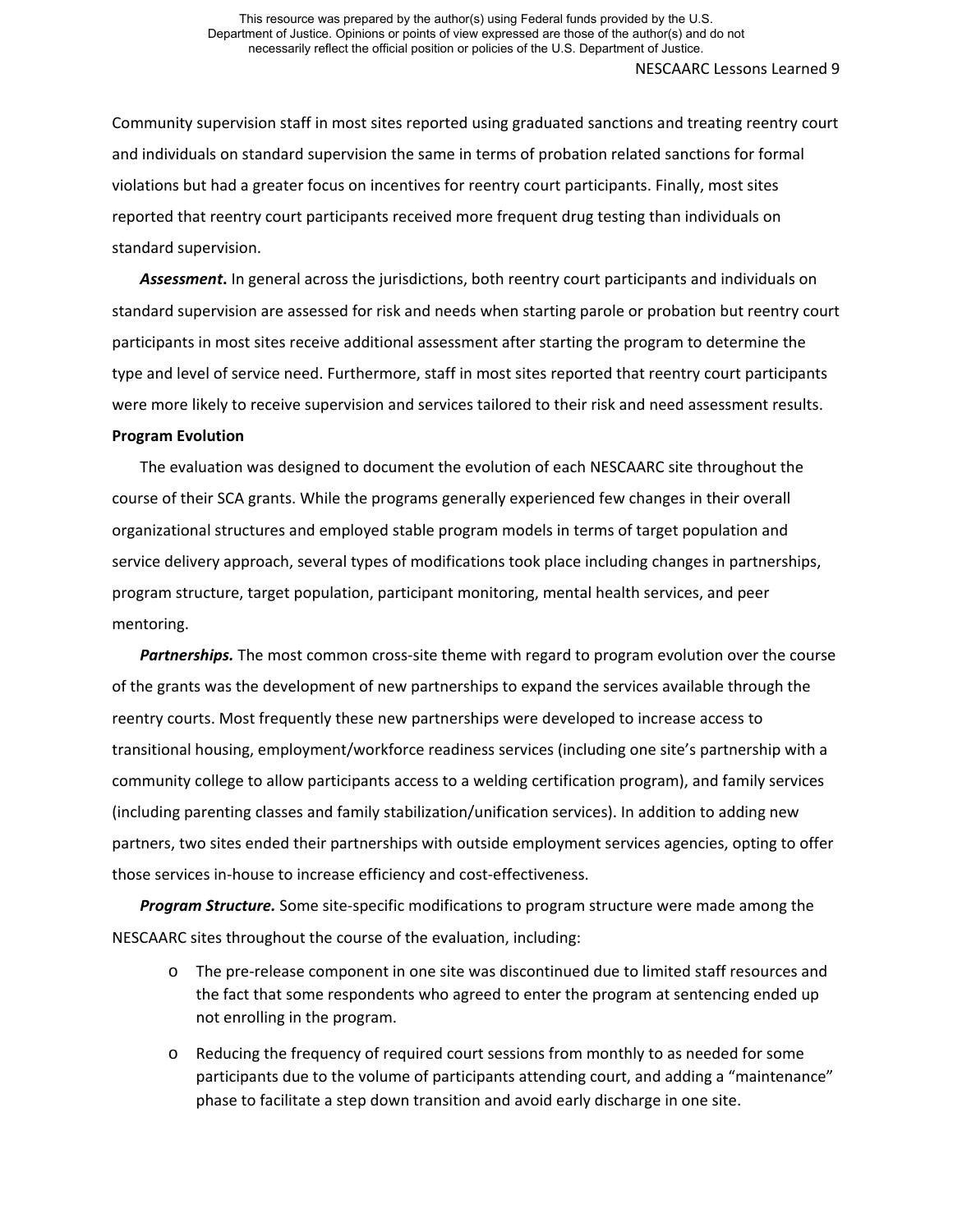- o Adding team staffing in one site to discuss recommendations in advance of court, to make the process more formal, and to allow the full picture to be discerned from all relevant providers. Another site expanded the team members who attended the team staffings to include treatment and the supervision officer.
- o Adding an advisory committee for the program in one site with the intention of regularly reviewing program policies and garner more buy-in and support from agencies contributing resources to the program.

*Target Population.* Although none of the programs altered their goals about the intended target population, some made minor changes to their eligibility criteria over time. One site stopped accepting referrals from a facility for mentally impaired offenders because these individuals became eligible for a newly implemented dual-diagnosis docket that was separate from the reentry court program.<sup>[5](#page-12-0)</sup> Another site implemented a requirement that prospective participants who entered the program directly from prison must pass a drug test immediately prior to release to be eligible. Finally, in an effort to meet enrollment targets, one site implemented case-by-case review of prospective participants with charges of "possession with intent to distribute" rather than automatically excluding them. This site also increased outreach efforts and streamlined the referral process to identify more eligible participants.

*Monitoring and Program Response.* A few sites updated their sanctions and incentives guidelines over the course of their grants in order to align more closely to research based best practices. One site established new guidelines in an attempt to ensure more consistency; another implemented a progressive sanctioning policy to address failure to attend reentry court hearings. One site began giving a handbook containing the program contract and sanctions and incentives schedule to participants, and another newly put into place a client contract. Two sites observed that over time, they had modified the court response to encourage honesty, such that clients might be given a less harsh sanction if they were honest about a violation. Several programs expanded the incentives used, increased their emphasis on incentives, or implemented procedures to allow incentives to be given closer in time to the client's behavior. Other modifications related to monitoring client's behavior were implemented to increase efficiency and to more closely align with best practices including implementing a telephonic check-in system in one site, implementing in-house drug testing (in addition to other drug testing) in two sites, and partnering with a drug testing lab that provided more comprehensive testing in a third.

 $\overline{a}$ 

<span id="page-12-0"></span><sup>&</sup>lt;sup>5</sup> This change led to another modification, which was changing Phase 4 to focus on relapse prevention rather than aftercare for the mentally ill.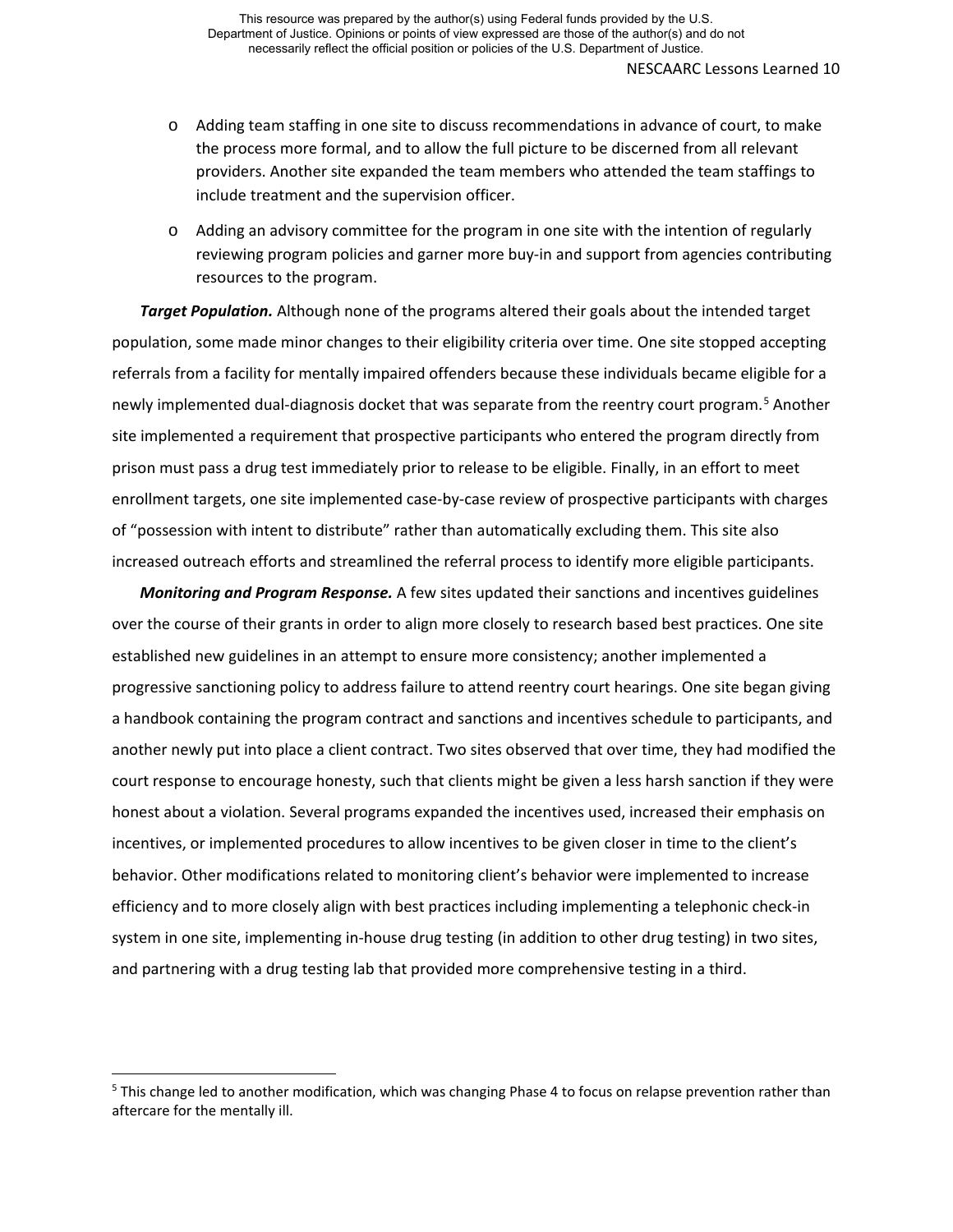*Mental Health Services.* A final set of program modifications pertained to expanding the services that were available to reentry court participants. Four sites implemented efforts to improve or expand their mental health services, which included co-locating mental health treatment providers with the main location where clients access services, having mental health staff work immediately with clients with co-occurring disorders who are ordered to residential substance abuse treatment, additional screening efforts, and an increased emphasis on trauma. Two sites began assessing for trauma, another increasingly emphasized trauma in the gender-responsive groups provided to participants, and one site began interviewing female graduates to learn what worked for them to address trauma.

*Peer Mentoring.* One site opened up its existing drug court alumni association to reentry court graduates, and two sites added a group mentoring component in which participants in the later phases mentor those who are new to the program. One site contemplated but did not implement a mentoring component; program staff were unable to agree upon mentor requirements and found the program too short to allow time for a participant to transition into a mentor role.

#### **Lessons Learned**

This section documents the key lessons learned from the experiences of the seven fully implemented reentry courts and the cross-site themes that emerged during this process evaluation including staffing and team members, staff turnover, communication and team decision-making, organizational partnership, treatment access and court partnerships with community-based providers.

**Staffing and Team Members.** Among the NESCAARC sites, the reentry courts and associated processes were managed by a core team composed of professionals who serve different functions. Throughout the course of the process evaluation, challenges regarding the role and characteristics of each team member emerged along with lessons learned on how the position might best contribute to the success of the reentry court. The key positions discussed here and documented in previous reports are: judge, program coordinator, supervision officer, case manager, and treatment provider.

The role of the judge was reported to be one of the most instrumental in ensuring the goals of the reentry court were met. In some sites, there was a change in judge, which staff members often perceived as detrimental to the experiences of participants. The retirement, or impending retirement, of a dedicated judge led to expressions of concern about the nature of the court and its sustainability by reentry court staff. New judges were reported to change the entire dynamic of the reentry court due to the manner in which their attitudes and commitment to the process were reflected in their interactions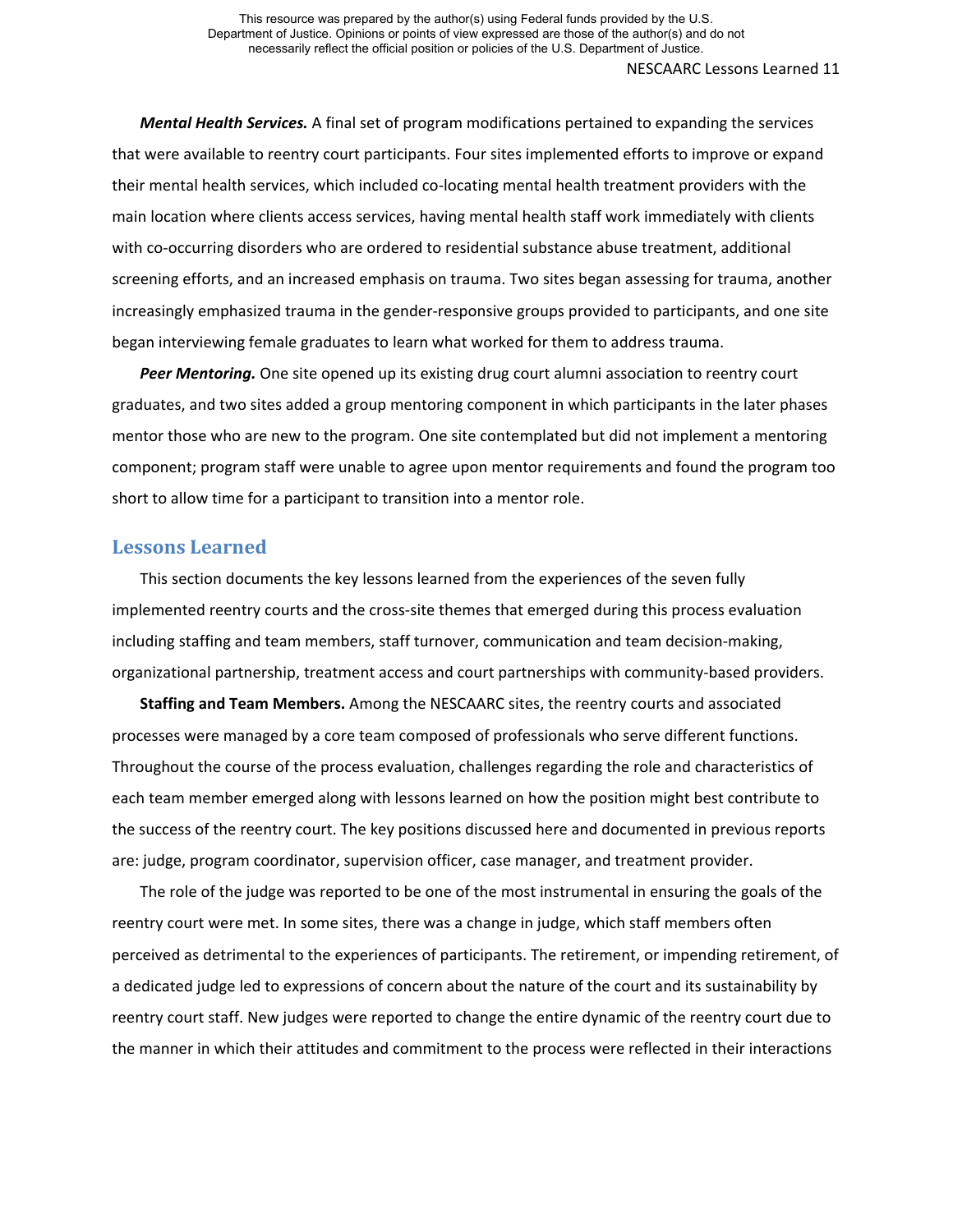NESCAARC Lessons Learned 12

with participants and staff members. There was apprehension that, if the new judge was not dedicated to the success of the program, this change would be detrimental to its success.

Just as the perspective and commitment of the judge was perceived to impact the atmosphere of the reentry court, program directors and coordinators believed that their staff must also be committed to the reentry court model and believe in its ability to impact the lives of participants and to help them to succeed. This was reflected in their goals when hiring staff, where they thought it was essential to hire those who were willing to apply the approach needed to make the program succeed. Stakeholders identified the willingness to put in additional time (such as staying beyond the end of a shift), the ability to negotiate with a variety of decision-makers, and the availability to attend court when needed as important requirements of good staff members. Another staff attribute reported to be important was the ability to interact with participants consistent with the program model, providing support when needed but also requiring that participants are truthful and administering sanctions when necessary. Stakeholders emphasized the need to take a participant-centered approach: identifying a participant's unique needs, listening and supporting them, and treating them with respect. Following through on participant requests and not making false promises were reported to be essential to enhancing trust and credibility.

Supervision officers were important partners in the NESCAARC sites and clearly had decision-making power when it came to issuing violations and sanctions to individuals under their supervision. It was reported that, depending on the context, the supervision officer's decisions could supersede those of the judge. Supervision officers who were invested in the reentry court model and who had good relationships with the core team were perceived to be more likely to work collaboratively to ensure participant success. In at least two sites, supervision officers were not part of the core team, and team members indicated that there was little they could do once an officer made a decision to violate or revoke a participant in these programs. They attempted to establish working relationships with those supervision officers, but absent the formal involvement of the officers in weekly meetings and discussion about participants, it was difficult for the staff to influence their decisions.

**Staff Turnover***.* Five sites experienced substantial turnover in key staff (e.g., the judge, program coordinator, probation officer, service provider), which made it challenging for them to implement all components of their programs. In the sites for which SCA funds were used to start a new program, staffing was considered to be generally challenging, with stakeholders noting that identifying qualified and enthusiastic people was important in establishing a strong program.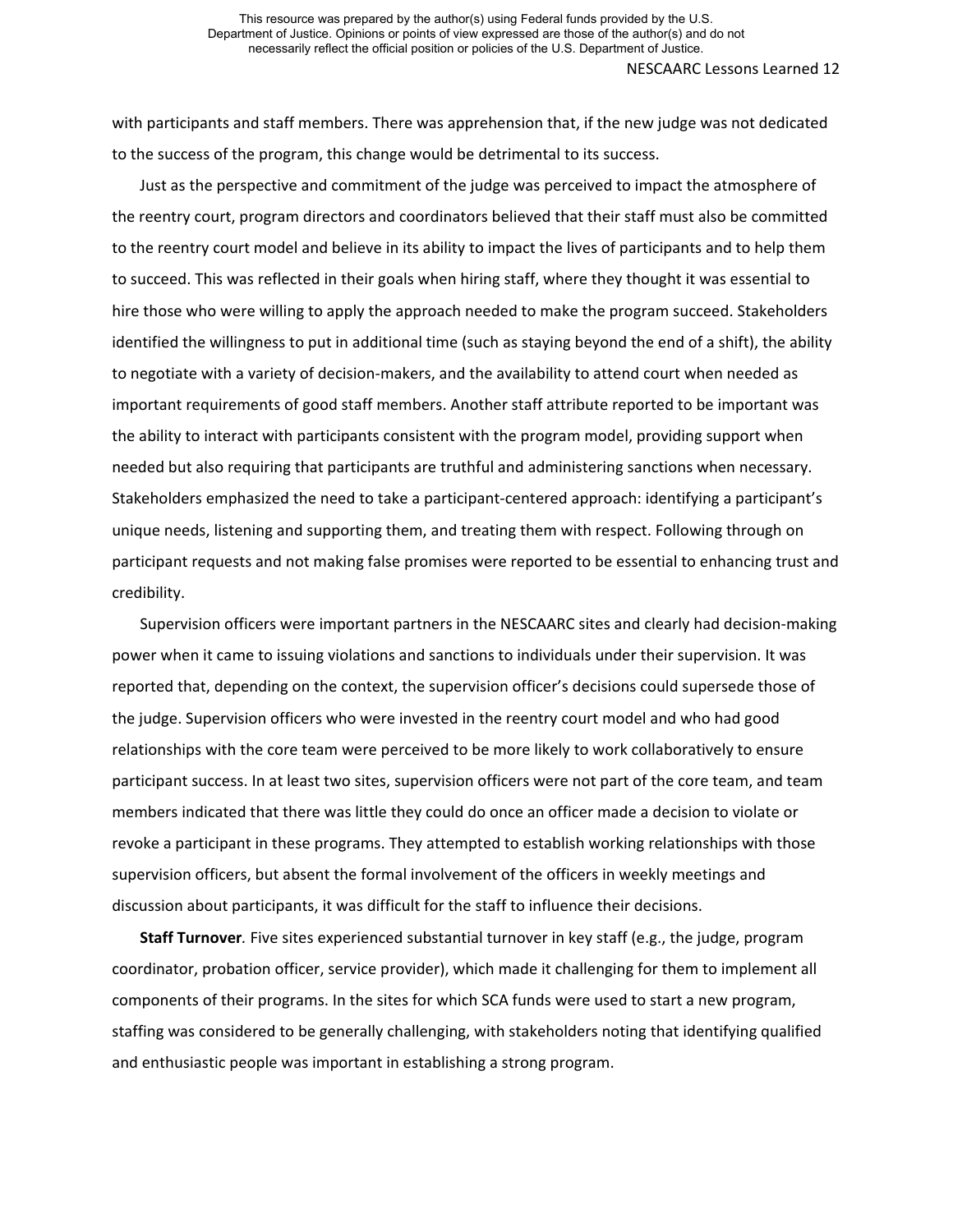One stakeholder noted that employee turnover and quality are an inherent challenge with grantfunded positions. These positions may not offer good benefits or a competitive salary, making it challenging to attract high quality applicants. In multiple sites, stakeholders reported that because of the relationship that is established and built between a case manager and a participant, turnover in this position may impact participant outcomes. It also increases the workload of other team members until a replacement is hired.

In all sites, challenges were exacerbated by the hiring process (such as delays due to waiting for background clearances in some sites) or in identifying staff (e.g., attorneys, judges, coordinators, case managers, treatment providers) who can work as a cohesive team. Staff also observed that losing even a single staff member can have a profound impact on the functioning of the program and noted that this impact is compounded if a replacement hire is delayed or indefinitely postponed. This loss can greatly diminish communication and have deleterious effects on program processes.

**Communication and Team Decision-Making***.* Communication among team members was considered to be an important element in creating and maintaining connections among the team and with participants. While few stakeholders reported significant coordination or communication barriers, some strategies emerged that contributed to improved communication and decision-making.

Program staff identified the need for regular updates among the team on the status of participants. Holding weekly team meetings involving all key stakeholders, including treatment and service providers, the judge, case managers, attorneys and supervision officers, allowed the team to discuss client progress, share ideas, and make decisions as a group.

In addition to regular meetings, improved communication was reported when reentry court team members were co-located, or located within accessible distances. Stakeholders indicated that this made navigation from one service provider to another much easier for participants, and helped address participant transportation challenges. It also allowed for more streamlined communication and, in at least one site, eliminated the potential for manipulation by participants. In programs for which services were not co-located and in which participants often had to travel to other locations to obtain services, stakeholders reported that program staff had to ensure that participants had adequate transportation and arrived and completed services on time, as well as address communication challenges associated with participants reporting different information to the different service agencies.

**Organizational Partnerships.** Reentry courts may have several partnering agencies and organizations, including local courts, probation/parole agencies at the local or state level, government agencies at the local or state level (e.g., administrative offices of the courts, human services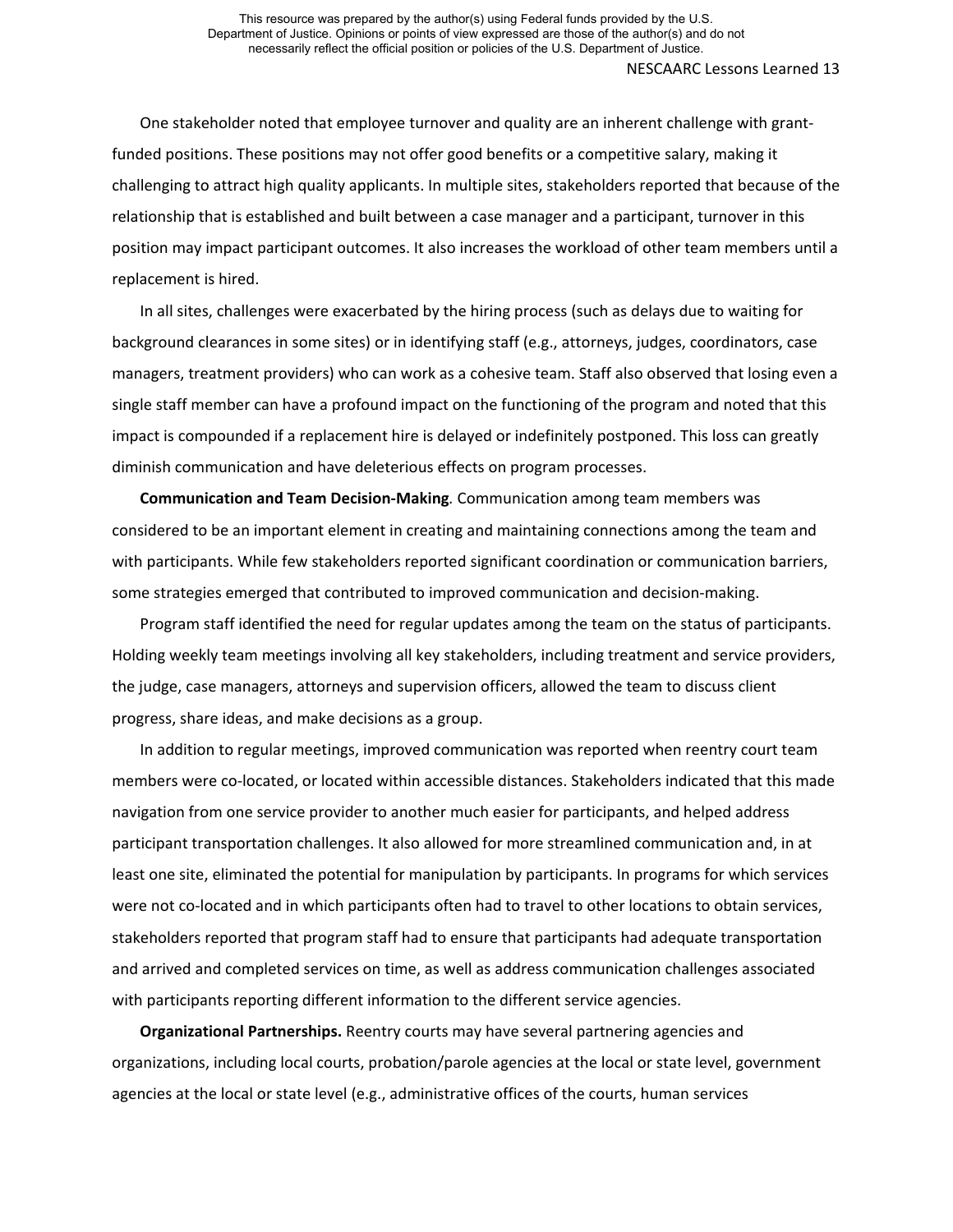departments), law enforcement, substance abuse and mental health treatment providers, and community-based or faith-based organizations. The organizational partnerships of the reentry courts in this study were examined in depth in previous reports.<sup>[6](#page-16-0)</sup>

Early involvement of all major agencies and organizations in the planning stage of the reentry court was perceived to facilitate long-term commitment. Additionally, accessing high-level staff, or staff with decision-making power, at these organizations was reported to be an important factor in developing a commitment and securing the partnership. In fact, a top-down approach, where the motivation and commitment for the reentry court came from the highest levels of government was perceived to help ensure the establishment and long-term sustainability of a few of the reentry courts in this study.

**Treatment Access and Court Partnerships with Community-Based Providers***.* The provision of treatment and other reentry services was carried out by a variety of community-based or faith-based organizations who served as partners and team members in the NESCAARC sites. Reentry court staff quickly learned that they not only had to find partners who were willing and able to serve this role, but also had to assess the quality of their work, their use of evidence-based practices, and their willingness to participate in the reentry court model. Drug treatment partners who were unwilling to share drug test outcomes were perceived to be less helpful partners than those who worked with reentry court staff transparently, with the goal of helping clients overcome both their drug use and reentry challenges.

A common challenge in some jurisdictions was that partners in needed service areas did not exist. The challenge of providing adequate services or referrals for employment, transportation, and housing, in particular, was reported at several sites. The NESCAARC sites struggled with identifying employers and transitional or affordable housing providers willing to take individuals with a criminal history. Another challenge in one site was having available agencies to take participants with mental health issues (the two organizations in the area were constantly at or above capacity). This problem often led to the exclusion of individuals with mental health issues or their diversion to other court programs. Family reintegration services were also difficult for most programs to identify. Only one reentry court was able to partner with an organization to assist in the area of family reintegration, and the gradual reintegration of reentry participants back into their families was a major concern at the other reentry courts. This all points to the need to build additional supports for community services across the U.S.

 $\overline{a}$ 

<span id="page-16-0"></span><sup>6</sup> Lindquist, C., Hassoun Ayoub, L., Dawes, D., Harrison, P., Malsch, A., Hardison Walters, J., Rempel, M., and Carey, S. (2014). *The National Institute of Justice's Evaluation of Second Chance Act Adult Reentry Courts: Staff and Client Perspectives on Reentry Courts from Year 2.* Available at [http://www.npcresearch.com/Files/NIJ\\_Second\\_Chance\\_Act\\_Year\\_2\\_summary\\_report\\_0814.pdf](http://www.npcresearch.com/Files/NIJ_Second_Chance_Act_Year_2_summary_report_0814.pdf)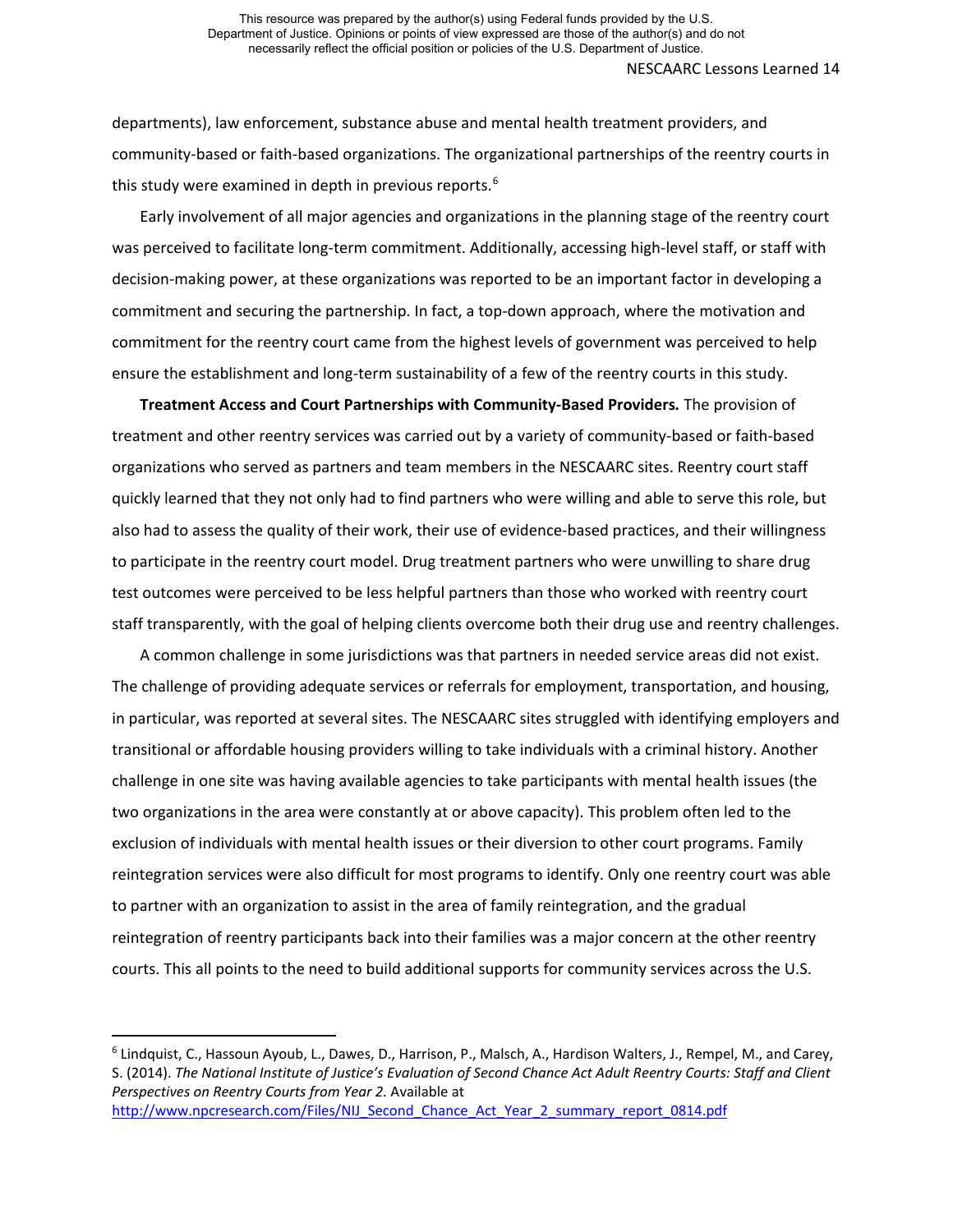**Reentry Court Components.** The NESCAARC stakeholders identified several lessons learned from some of the program components they implemented.

*Pre-release services.* The majority of the sites focused on post-release services. At two of the reentry courts, staff indicated that they did not have the necessary relationships to provide pre-release services inside corrections facilities. Stakeholders from those sites who did provide pre-release services reported this component was uniquely beneficial. According to these stakeholders, pre-release meetings allowed reentry court staff to build relationships based on trust and consistency, ensured a smooth transition and continuation of appropriate service provision, and provided an opportunity to hold participants accountable based on their expressed desires and plans during the incarceration.

*Case Management:* Establishing a "one-stop shop" was identified by stakeholders in several sites as an important approach to providing wraparound services to participants whether that location was in probation or treatment, or someplace where treatment, supervision and other services could be co-located. The more services that could be provided at one location was perceived to be better, since participants could accomplish many goals with one visit.

*Continuing Care:* Some of the reentry courts had aftercare/continuing care components and others did not. Many of the aftercare components involved alumni groups or peer mentoring groups that focused on participants holding each other accountable and supporting each other beyond the reentry court.

#### **The Use of Incentives in Reentry Courts**

All but one of the programs reported using material incentives (i.e., those other than praise or the natural consequences of compliance, such as advancing through the program faster) for complying with program requirements or achieving specific milestones or goals. A few programs developed a greater understanding of the role of incentives over time and added incentives, including a waiver of community service requirements (once a client becomes employed), supervised day trips, and ice cream coupons. In its desire to follow best practices related to providing incentives immediately following the positive behavior, one site began allowing treatment counselors to provide tokens to clients (immediately after the behavior) that could later be traded in for incentives (given in court by the judge).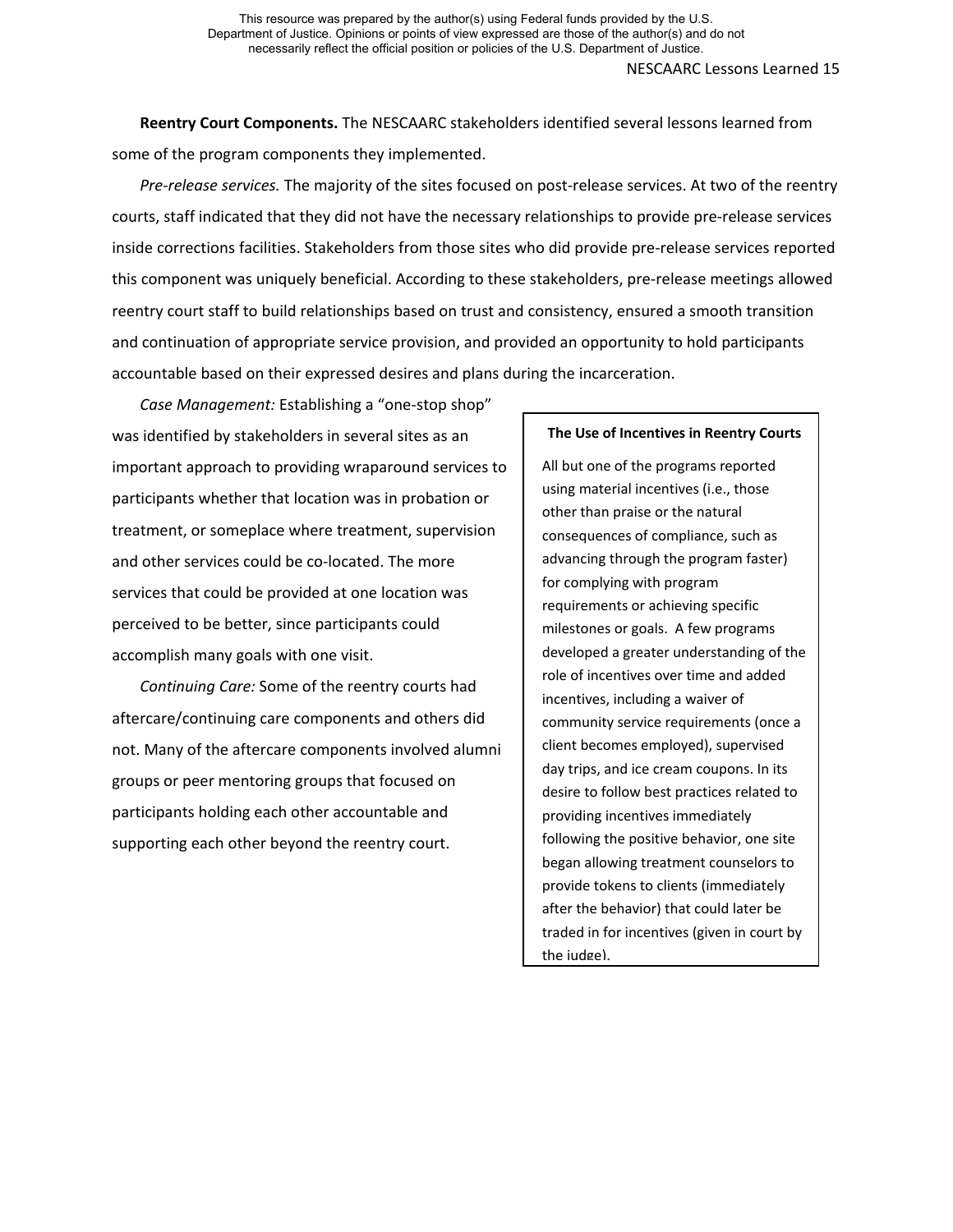**Incentives and Sanctions.** All of the reentry courts used some form of graduated incentives and sanctions as part of their program. Although some sites increasingly emphasized incentives over the course of their grants, the programs were generally limited in their use of incentives and established more options when it came to sanctions, such as phase regression (or lack of advancement)<sup>[7](#page-18-0)</sup>, jail time, more intensive treatment, increased meetings with case managers or supervision officers, increased court sessions, increased restrictions on freedom, and community service. The few incentives that were implemented included verbal praise, decreased supervision, decreased court sessions, decreased

meetings with case managers, and decreased restrictions on freedom. A few of the courts used other incentives such as gift cards (ranging from \$2 to \$20) for a variety of goods and services from coffee shops to beauty salons.

However, many of the reentry courts did not establish *written* graduated incentives and sanctions, relying on their memories for the incentive and sanction options available. In addition, teams typically leaned more heavily toward sanctions than on incentives. Some of the reentry court staff members highlighted a lack of funding for appropriate incentives as a challenge (for example transportation passes or **Client Perspectives on Reentry Court Advancement** In Year Two, the research team conducted focus groups with reentry court clients. Regarding phase advancement, they expressed their frustration with the use of phase demotion as a sanction, which essentially extended the time of their participation in reentry court. In sites where participants had to agree to participate in reentry court, either through a plea deal or a condition on a shortened sentence, clients reported they had not received sufficient information regarding the time commitment to the reentry court. Participants suggested that if phase demotion is used as a sanction by reentry courts, the phase advancement process, as well as incentives and graduated sanctions in general, should be explained to potential participants prior to their decision on whether to enroll.

movie tickets as incentives) and in many cases, the only incentive that clients received were praise from the judge or supervision officer and phase advancement.

Another challenge cited by stakeholders was the reentry courts' inconsistency in the application of sanctions, which occurs frequently when there are no formal written incentive and sanction guidelines. In focus groups conducted with reentry court participants<sup>[8](#page-18-1)</sup>, participants in several sites indicated that they did not have clear expectations regarding how negative behavior would be punished; that is,

<span id="page-18-0"></span><sup>&</sup>lt;sup>7</sup> All of the reentry courts used an informal or formal process for participant advancement, usually through phases or stages, and eventual graduation from the reentry court.

<span id="page-18-1"></span><sup>&</sup>lt;sup>8</sup> Focus groups were conducted during the second round of site visits with 67 participants in seven reentry courts. Participants were recruited from all stages of the reentry court process, including graduates. Focus group data were analyzed across all sites, using NVivo 10, with no site-specific results reported in order to ensure the confidentiality of the participants.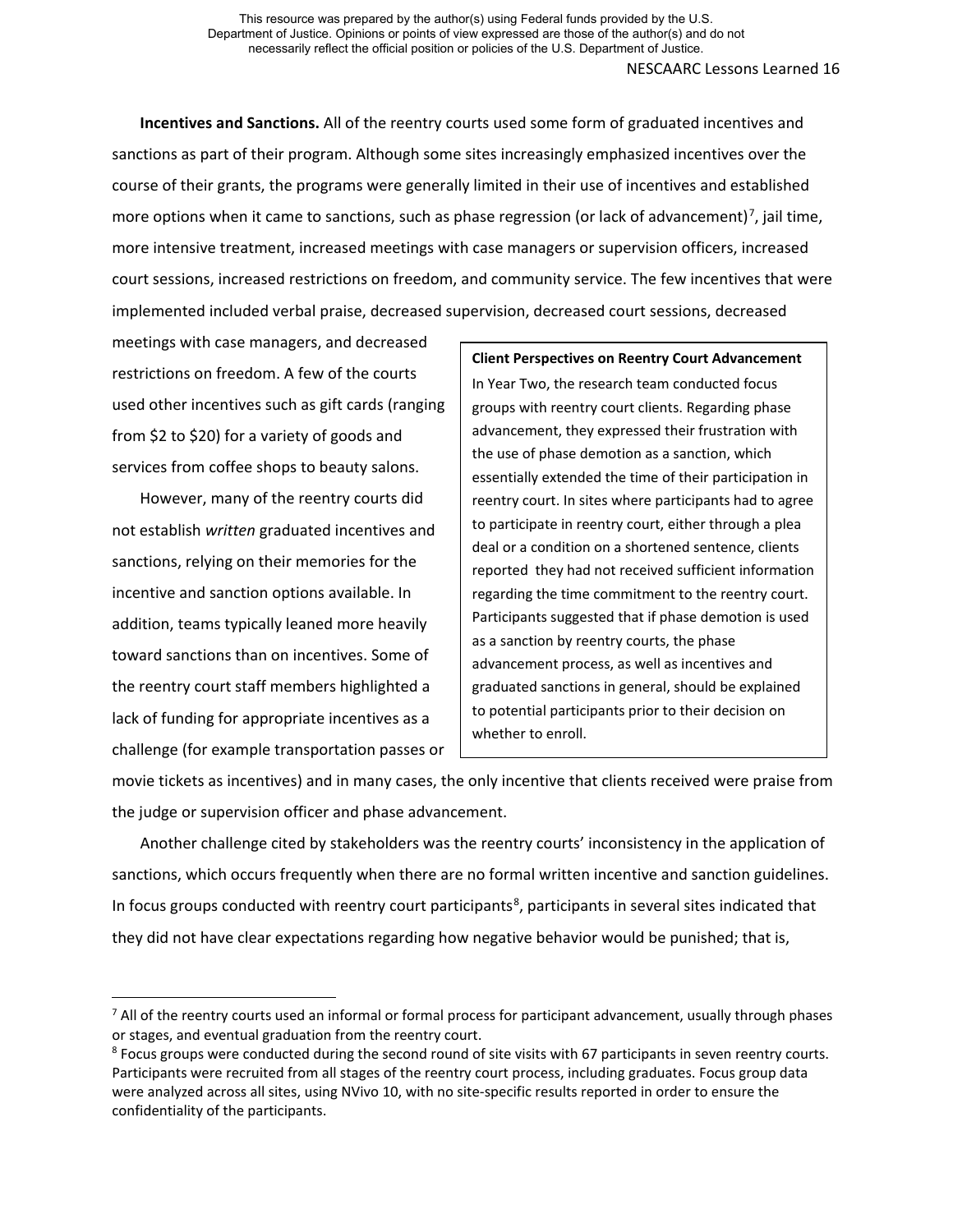sometimes negative behavior was punished, and sometimes it was not, or it was punished in different ways at different times with different people.

**Noncompliance and Termination.** In general, all of the reentry courts responded to consistent noncompliance of participants with program termination. Even when using a graduated sanctions approach, participants who remained noncompliant were eventually terminated, which was often accompanied by a formal violation or arrest. Participants were also terminated for other reasons, such as a new arrest, new conviction, consistent drug use, or absconding.

Maintaining effective communication and balance between key decision-makers responsible for addressing participant compliance was a challenge for some of the reentry courts. In some jurisdictions, the supervision officer had the power to violate or arrest a participant without consulting with the reentry court or judge, leading to their effective termination from reentry court. To address this barrier, the NESCAARC reentry court staff members attempted to work closely with the supervision officers, build trusting relationships, and assist them in addressing the needs of the participants. Program coordinators had to be fully aware of the decision-making power of all the key players and acknowledged challenges to balancing the goals of the reentry court with the goals of corrections and supervision agencies.

### **Sustainability and Systems-Level Change**

 $\overline{a}$ 

Over the course of the evaluation site visits, stakeholder perspectives about program sustainability and systems-level changes that could be attributed to the SCA grants were documented in each site.

*Sustainability.* Sustaining the reentry court model in full absent continued federal funding represented a major challenge at many sites, underlining the importance for federal funders, technical assistance providers, and funded demonstration sites to plan for sustainability from the outset.

Not surprisingly, reentry court sustainability after the discontinuation of federal funding was most certain for the three pre-existing programs that used the SCA funds to expand their services. Administrators from these programs believed that the infrastructure in place and longstanding support from relevant stakeholders would allow for the continued implementation of their program. These programs had used grant funding to fund ancillary services or additional positions, but the key administrative positions were funded by the county and not dependent on the grant. Although these

<span id="page-19-0"></span><sup>9</sup> Wodahl E, Garland B, Culhane S, and McCarty W. 2011. Utilizing Behavioral Interventions to Improve Supervision and Outcomes in Community-Based Corrections. *Criminal Justice and Behavior* 38:386-405.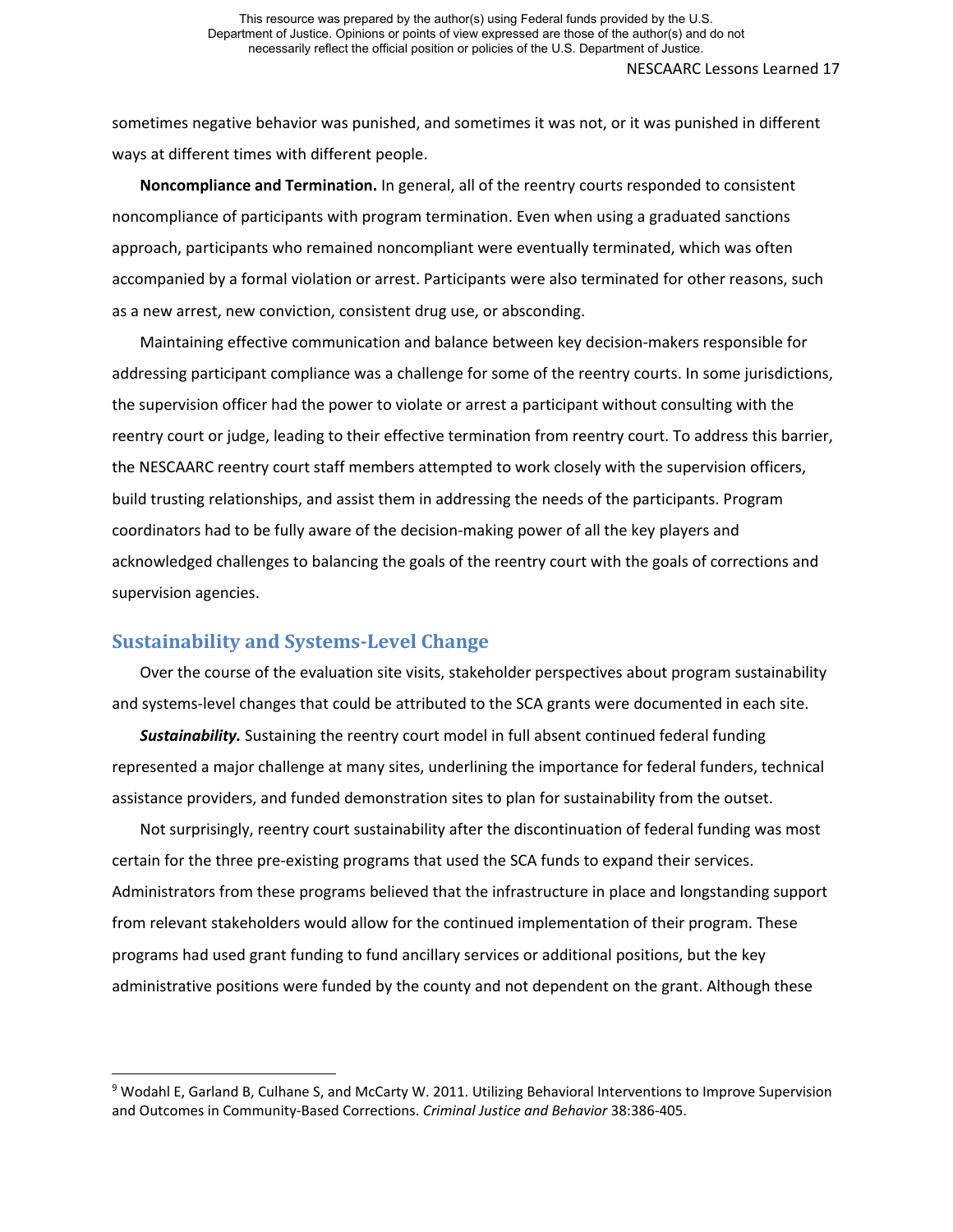sites may seek new grants or county funding to absorb the cost of grant-funded positions or services, the basic program structure and components are likely to be sustained.

However, in two of the previously-established programs, some concern was raised about the degree of individual case management that would be available after the SCA grant ended. In addition, work stipends for employers who hire participants would not be available in the site that used SCA funding for this purpose, but program staff hoped that tax credits and bonding would be effective hiring incentives.

Three of the four sites in which SCA funding was used to implement a brand-new program also hoped to continue the programs. All three sites were exploring additional grant funding to support the programs, and one was also attempting to persuade the county board of commissioners to fund the program—a prospect that seemed unlikely due to constraints on the county budget. At the time of the final site visit, one of the sites had received a federal grant to expand specialized court services within the city and stakeholders there believed that the reentry court docket could be absorbed into the existing specialized courts. The sustainability of the remaining program was unclear.

Finally, one of the new reentry courts included in the NESCAARC study had already discontinued their programs before the final evaluation site visit due to staff turnover and a move toward a statewide reentry process implemented by the DOC. In this site, reentry court participants who had already been enrolled in the program and had not yet completed were folded into the existing drug court program.

**Systems-Level Change.** Stakeholders did not identify any systems-level changes that directly resulted from, or could be definitively linked to, the reentry court. However, stakeholders identified a few such changes that they believed might possibly be attributed to the SCA funding and/or a few forthcoming changes that, if they take place, might be due to SCA funding.

In general, although difficult to link to a specific set of reforms or policy developments, staff in several sites highlighted improved collaboration and support among the courts, probation, and outside agencies, with several stakeholders reporting that support from probation had increased over time such that the program came to be viewed as a necessity for the target population. Similarly, staff in one site believed that the program had improved awareness among law enforcement and corrections partners about the importance of treatment in addressing drug-related criminal behavior. Stakeholders in several sites also believed that community awareness of the reentry population had increased due to the program and that access to employment for participants had improved as a result of having built a positive reputation among local employers.

In three sites, stakeholders identified ways in which the reentry court program (or specific features of the program), according to these stakeholders, had served as a model within the jurisdiction for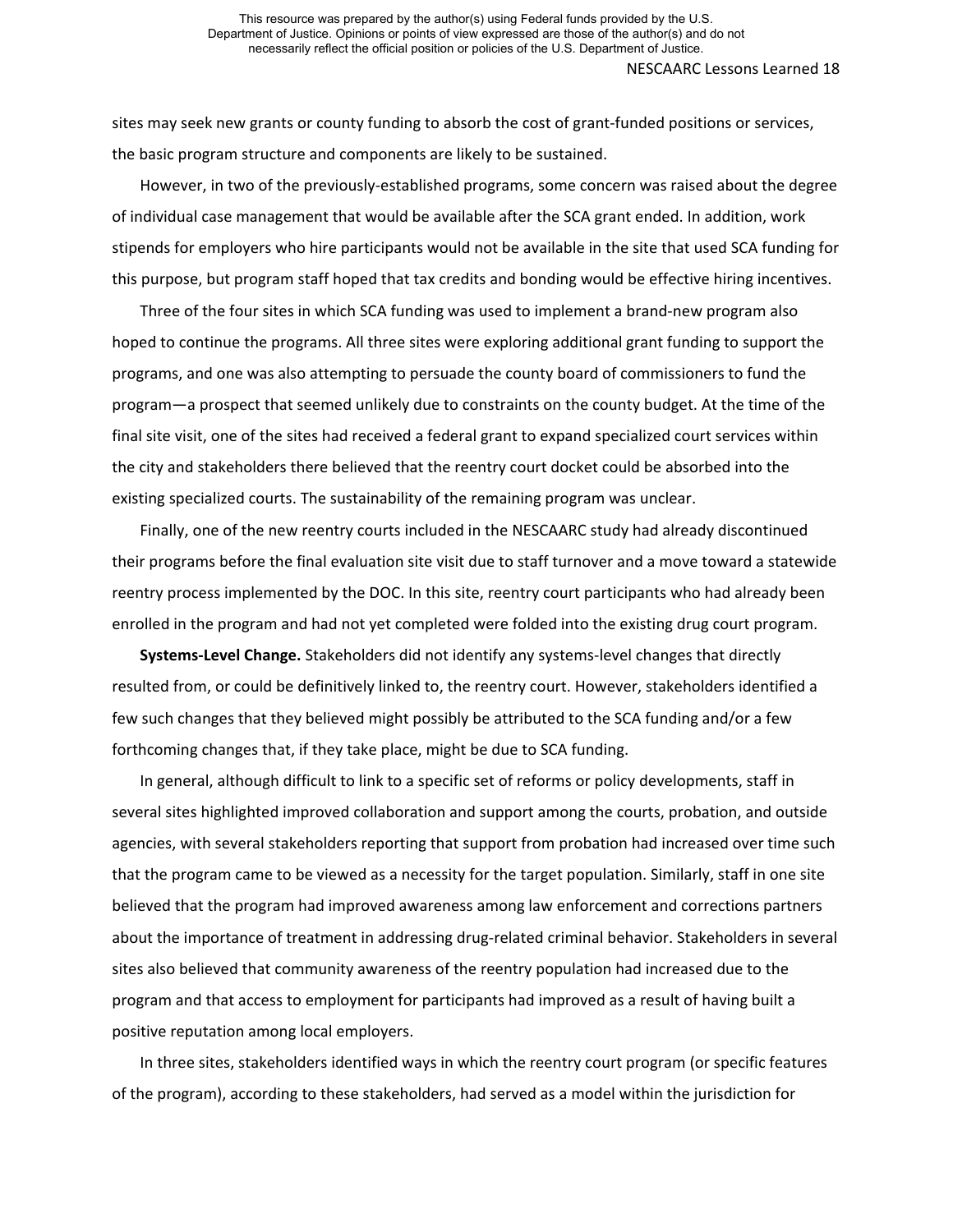potential adaptation to other programs. Specifically, the mandatory nature and provision of individual case management in one site's reentry court were being considered for application to a statewide reentry model. In another site, stakeholders believed that the reentry court model developed with the SCA grant had served as a catalyst in developing a local comprehensive service network for the offender population and as a model for the implementation of other drug courts in the state. Similarly, staff in another site reported that due to the perceived success of existing specialized courts, which include a local drug court as well as the reentry court, the county would be implementing a veteran's court.

Other specific systems-level successes that staff attributed in full or in part to the reentry court program in individual sites included an enhanced management information system, improved staff expertise with screening tools, and an expedited mental health intake process. Finally, stakeholders in one site believed that a greater awareness within the state of the need to implement promising new approaches with high risk offenders had resulted from the program's focus on this target population.

### **Conclusions and Next Steps**

Of the eight NESCAARC reentry courts that originally received BJA funding under the SCA, all but one became fully operational and, at the conclusion of the final round of evaluation site visits, six appeared to have positive prospects for sustaining their programs after the grant funding, at least in part. Many of the programs achieved the specific objectives for reentry courts envisioned under the SCA, including court monitoring and responses, supervision, drug testing, case management, family involvement, postrelease services, and community involvement and aftercare. Most programs were robust and fairly stable once they had become operational, with the most common modifications being expansions of the organizational partner network to offer additional needed services to program participants identified over time. Many programs benefitted from an infrastructure for problem-solving courts within their jurisdictions and/or statewide reentry initiatives.

Despite existing resources available in the jurisdiction through such initiatives, the reentry court model offered several enhancements above "business as usual" in the jurisdictions such that reentry court participants were generally perceived to have greater access to services, higher accountability and supervision, and receive more effective assessment practices than comparable individuals under criminal justice supervision within the jurisdiction.

A key factor that appeared to be strongly associated with both implementation success and the likelihood of continued program operations was having built upon an existing program and/or leveraging an infrastructure for problem-solving courts within the jurisdiction. Four of the reentry courts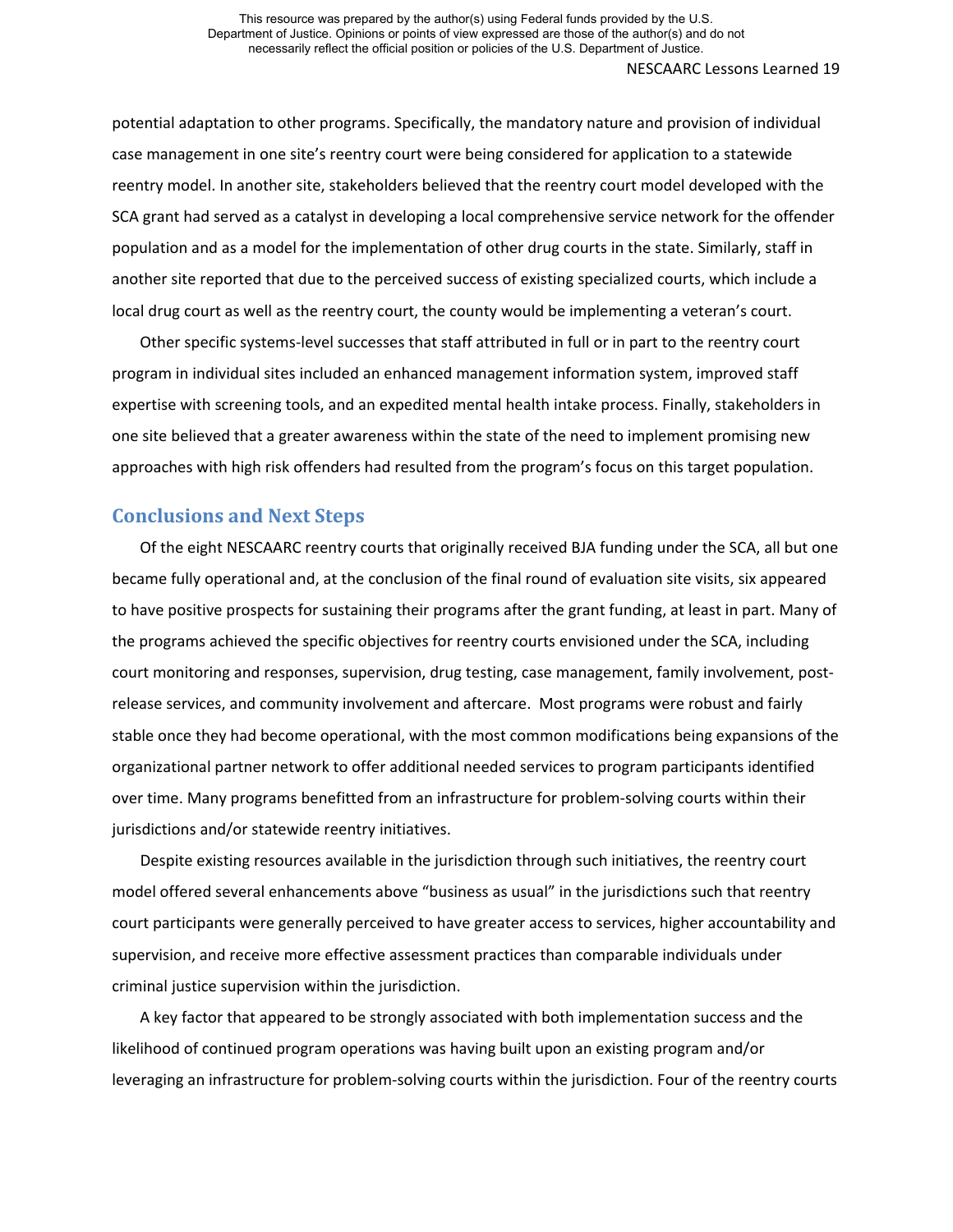NESCAARC Lessons Learned 20

included in this study were able to build on existing efforts and generally faced fewer challenges when compared with the sites that attempted to start a reentry court with little existing foundation. Sites without that foundation found the need to build and maintain new working relationships with the relevant agencies and organizations challenging and time-consuming.

Other factors associated with implementation success were support for the program from high level personnel within relevant justice system agencies, shared vision among reentry court team members (particularly the supervision officers), stability among reentry court team members, and an extensive network of organizational partners to meet the extensive and varied needs of the target populations.

A key lesson learned based on the experiences of the NESCAARC grantees was the importance of having team members who were committed to the success of clients and who believed in the reentry court model. When asked about lessons learned regarding reentry court staff, numerous stakeholders across the NESCAARC sites identified commitment to the reentry court philosophy and its participants as central to the success of the program, especially among decision-makers such as judges and supervision officers. In addition, programs that brought in committed individuals with a shared vision during the planning stages seemed to be more likely to reach full implementation and sustainability. Based on the experiences of the grantees, it is clear that the success of a particular program should not depend on a single individual and that continuous training and relationship-building are important for ensuring that new team members are also committed.

When it came to team member stability, the roles of the judge, program coordinator, and case managers stood out as particularly important. While the long-term assignment of a judge to reentry court can rarely be guaranteed, the role of the judge and that judge's commitment to the reentry court process is an important consideration for other jurisdictions. Notably, this observation falls in line with much of the literature around problem-solving courts, especially drug courts.<sup>[10](#page-22-0),11</sup>

Challenges with staff turnover are not unique to reentry courts and have been documented in many fields, including in other problem-solving courts and other fields not directly related to the criminal justice system, such as medicine and mental health.<sup>[12](#page-22-2)</sup> While turnover may be difficult to avoid, reentry courts can plan and prepare for team member transitions. These preparations include building a

 $\overline{\phantom{a}}$ 

<span id="page-22-0"></span><sup>&</sup>lt;sup>10</sup> Rossman S.B., J. Roman, J.M. Zweig, M. Rempel, C. Lindquist. 2011. The Multi-site Adult Drug Court Evaluation:

<span id="page-22-2"></span><span id="page-22-1"></span>The Impact of Drug Courts — Volume 4. Washington, DC: Urban Institute.<br><sup>11</sup> Berman G., Rempel M. 2011. Judges Matter: How Courts Reduce Crime and Save Money. New York Law Journal.<br><sup>12</sup> Woltmann EM, Witley R, McHugo GJ, Bru staff turnover in the implementation of evidence-based practices in mental health care. *Psychiatric Services* 59(7):732-737.